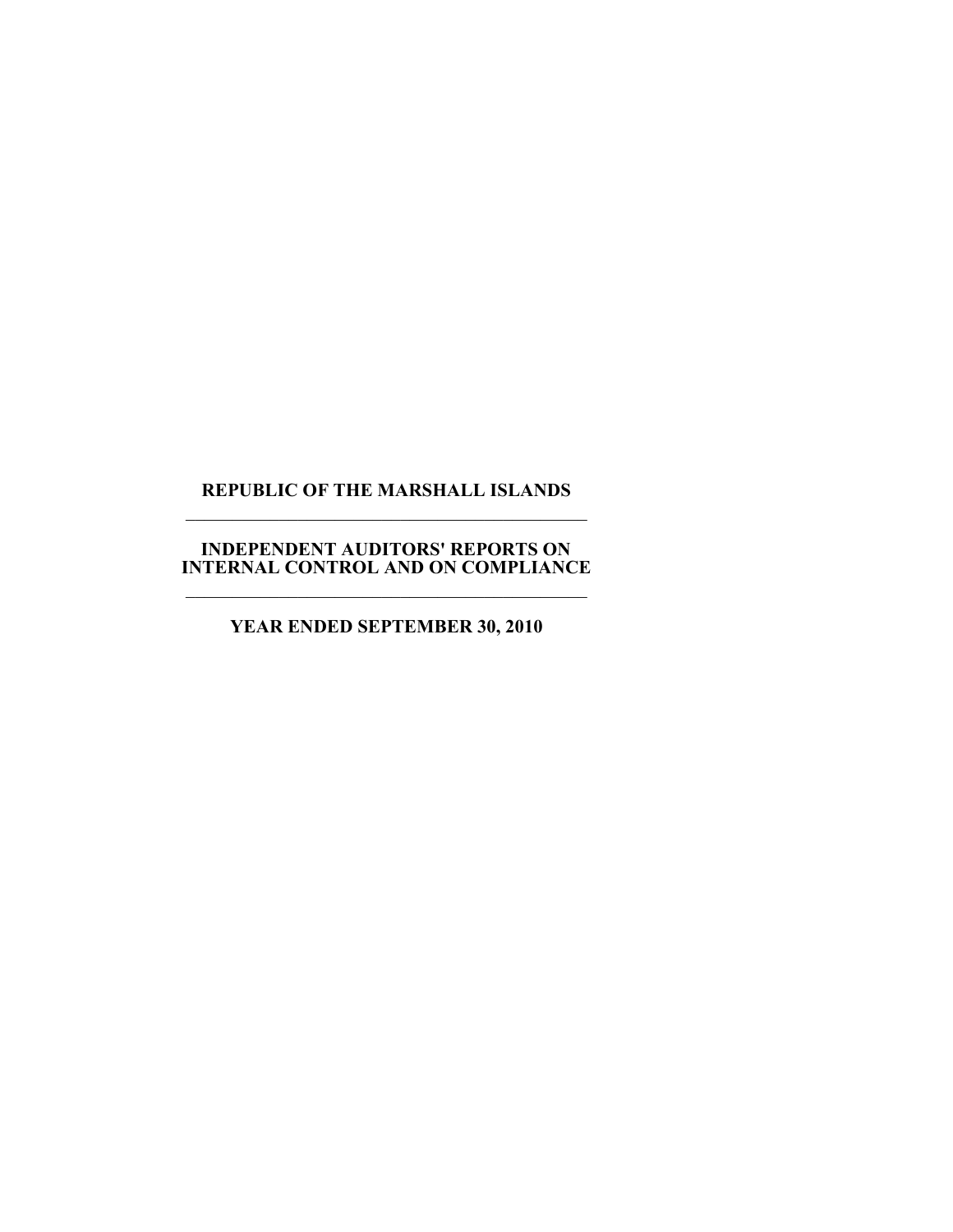

Deloitte & Touche LLP 361 S. Marine Corps Drive Tamuning, GU 96913-3911 USA

Tel: 1-671-646-3884 Fax: 1-671-649-4932 www.deloitte.com

#### **INDEPENDENT AUDITORS' REPORT ON INTERNAL CONTROL OVER FINANCIAL REPORTING AND ON COMPLIANCE AND OTHER MATTERS BASED ON AN AUDIT OF FINANCIAL STATEMENTS PERFORMED IN ACCORDANCE WITH**  *GOVERNMENT AUDITING STANDARDS*

His Excellency Jurelang Zedkaia President Republic of the Marshall Islands:

We have audited the financial statements of the governmental activities, the aggregate discretely presented component units, each major fund, and the aggregate remaining fund information of the Republic of the Marshall Islands (RepMar) as of and for the year ended September 30, 2010, which collectively comprise RepMar's basic financial statements and have issued our report thereon dated June 28, 2011. Our report includes a reference to other auditors. We conducted our audit in accordance with auditing standards generally accepted in the United States of America and the standards applicable to financial audits contained in *Government Auditing Standards*, issued by the Comptroller General of the United States. Other auditors audited the financial statements of the Marshall Islands National Telecommunications Authority, as described in our report on RepMar's financial statements. This report does not include the results of the other auditors' testing of internal control over financial reporting or compliance and other matters that is reported on separately by those other auditors.

For purposes of this report, our consideration of internal control over financial reporting and our tests of compliance with certain provisions of laws, regulations, contracts and grants, and other matters did not include the Marshall Islands Scholarship, Grant and Loan Board, the Health Care Revenue Fund, the Marshall Islands Health Fund, the Nuclear Claims Tribunal, the Marshall Islands Social Security Administration, and the discretely presented component units, which were all audited by us, with the exception of the Marshall Islands National Telecommunications Authority, as discussed above. We have issued separate reports on our consideration of internal control over financial reporting and our tests of compliance with certain provisions of laws, regulations, contracts, and grant agreements, and other matters for the entities that were audited by us. Other auditors issued a separate report on their consideration of internal control over financial reporting and their tests of compliance with certain provisions of laws, regulations, contracts, and grant agreements, and other matters for the Marshall Islands National Telecommunications Authority. The findings, if any, included in those reports are not included herein.

#### Internal Control Over Financial Reporting

In planning and performing our audit, we considered RepMar's internal control over financial reporting as a basis for designing our auditing procedures for the purpose of expressing our opinion on the financial statements, but not for the purpose of expressing an opinion on the effectiveness of RepMar's internal control over financial reporting. Accordingly, we do not express an opinion on the effectiveness of RepMar's internal control over financial reporting.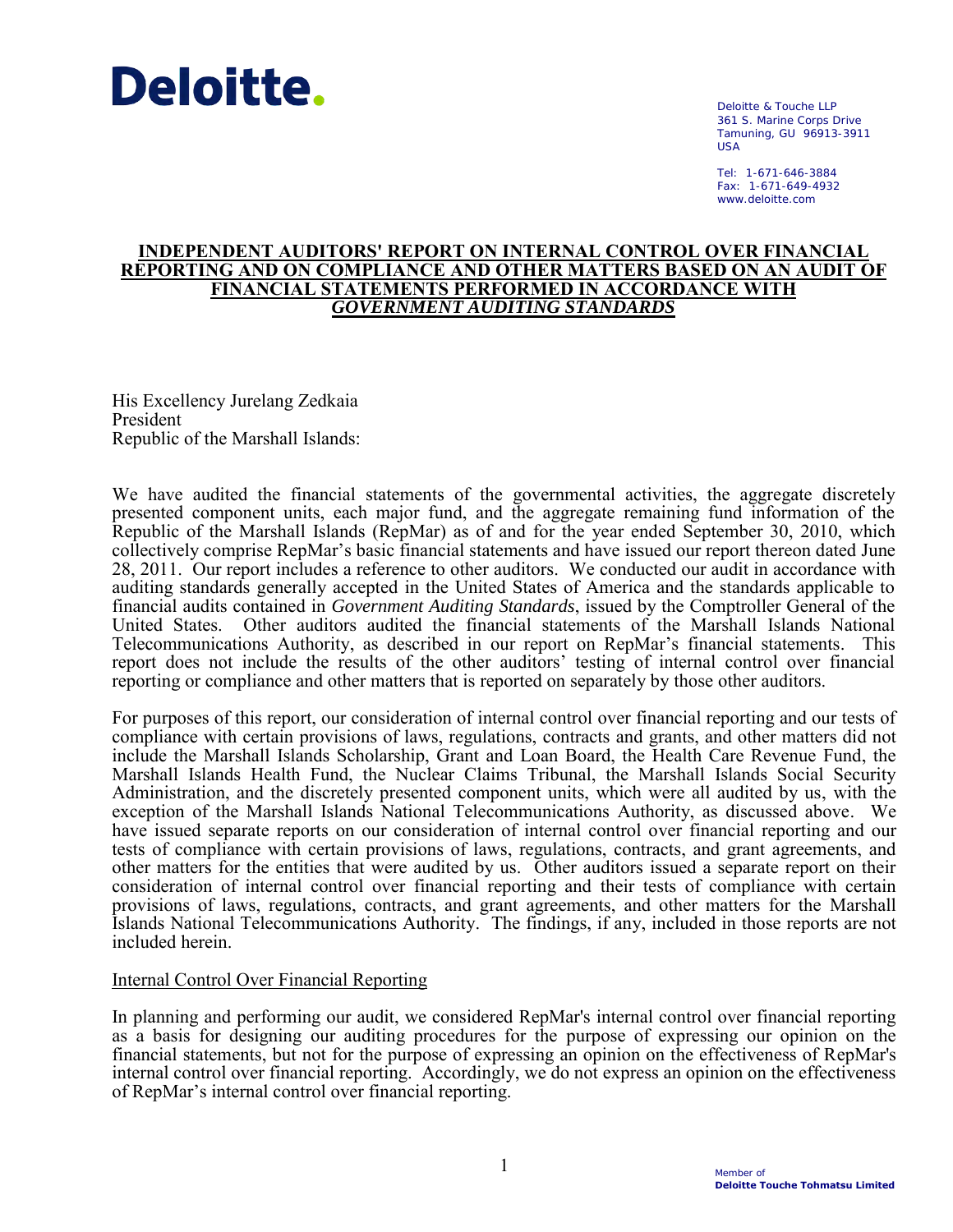Our consideration of internal control over financial reporting was for the limited purpose described in the preceding paragraph and was not designed to identify all deficiencies in internal control over financial reporting that might be significant deficiencies or material weaknesses and therefore, there can be no assurance that all deficiencies, significant deficiencies, or material weaknesses have been identified. However, as described in the accompanying Schedule of Findings and Questioned Costs (pages 12 through 33), we identified certain deficiencies in internal control over financial reporting that we consider to be material weaknesses and other deficiencies that we consider to be significant deficiencies.

A *deficiency in internal control* exists when the design or operation of a control does not allow management or employees, in the normal course of performing their assigned functions, to prevent, or detect and correct misstatements on a timely basis. A *material weakness* is a deficiency, or combination of deficiencies, in internal control such that there is a reasonable possibility that a material misstatement of the entity's financial statements will not be prevented, or detected and corrected on a timely basis. We consider the deficiencies described in the accompanying Schedule of Findings and Questioned Costs as items 2010-1, 2010-3, 2010-4 and 2010-8 through 2010-12 to be material weaknesses.

#### Compliance and Other Matters

As part of obtaining reasonable assurance about whether RepMar's financial statements are free of material misstatement, we performed tests of its compliance with certain provisions of laws, regulations, contracts, and grant agreements, noncompliance with which could have a direct and material effect on the determination of financial statement amounts. However, providing an opinion on compliance with those provisions was not an objective of our audit, and, accordingly, we do not express such an opinion. The results of our tests disclosed instances of noncompliance or other matters that are required to be reported under *Government Auditing Standards* and which are described in the accompanying Schedule of Findings and Questioned Costs as items 2010-4, 2010-5 and 2010-8.

We noted certain matters that we reported to management of RepMar in a separate letter dated June 28, 2011.

RepMar's responses to the findings identified in our audit are described in the accompanying Schedule of Findings and Questioned Costs. We did not audit RepMar's responses and, accordingly, we express no opinion on them.

This report is intended solely for the information and use of management, others within the entity, the Honorable Members of the Nitijela, federal awarding agencies, and the cognizant audit and other federal agencies and is not intended to be and should not be used by anyone other than these specified parties.

leloitte NachellP

June 28, 2011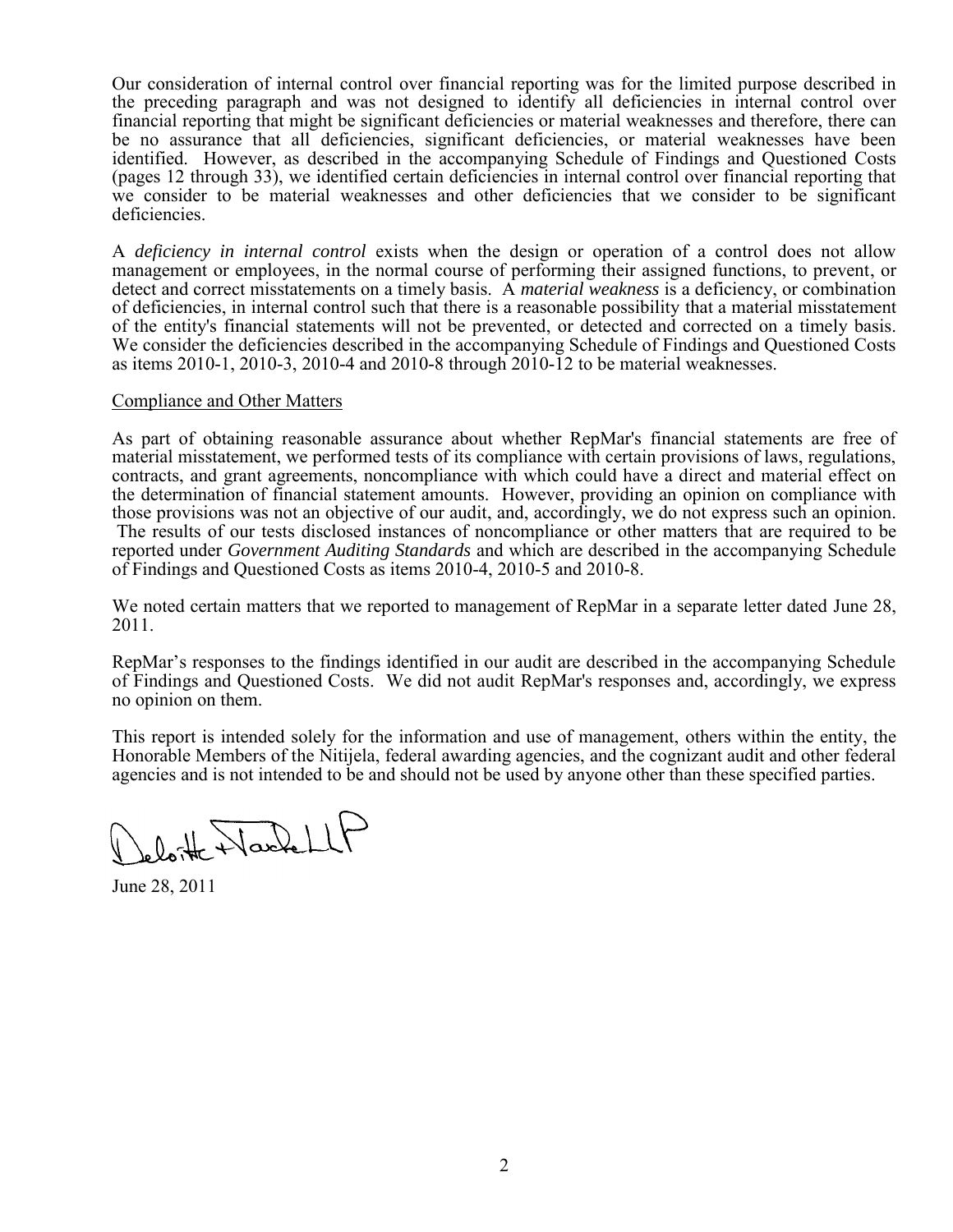

Deloitte & Touche LLP 361 S. Marine Corps Drive Tamuning, GU 96913-3911 USA

Tel: 1-671-646-3884 Fax: 1-671-649-4932 www.deloitte.com

#### **INDEPENDENT AUDITORS' REPORT ON COMPLIANCE WITH REQUIREMENTS THAT COULD HAVE A DIRECT AND MATERIAL EFFECT ON EACH MAJOR PROGRAM AND ON INTERNAL CONTROL OVER COMPLIANCE IN ACCORDANCE WITH OMB CIRCULAR A-133 AND ONTHE SCHEDULE OF EXPENDITURES OF FEDERAL AWARDS**

His Excellency Jurelang Zedkaia President Republic of the Marshall Islands:

#### **Compliance**

We have audited the Republic of the Marshall Islands' (RepMar) compliance with the types of compliance requirements described in the *OMB Circular A-133 Compliance Supplement* that could have a direct and material effect on each of RepMar's major federal programs for the year ended September 30, 2010. RepMar's major federal programs are identified in the summary of auditors' results section of the accompanying Schedule of Findings and Questioned Costs (pages 12 through 33). Compliance with the requirements of laws, regulations, contracts, and grants applicable to each of its major federal programs is the responsibility of RepMar's management. Our responsibility is to express an opinion on RepMar's compliance based on our audit.

As discussed in Note 2b to the Schedule of Expenditures of Federal Awards, RepMar's basic financial statements include the operations of certain entities whose federal awards are not included in the Schedule of Expenditures of Federal Awards for the year ended September 30, 2010. Our audit, described below, did not include the operations of the entities identified in Note 2b as these entities conducted separate audits in accordance with OMB Circular A-133, if required.

We conducted our audit of compliance in accordance with auditing standards generally accepted in the United States of America; the standards applicable to financial audits contained in *Government Auditing Standards*, issued by the Comptroller General of the United States; and OMB Circular A-133, *Audits of States, Local Governments, and Non-Profit Organizations*. Those standards and OMB Circular A-133 require that we plan and perform the audit to obtain reasonable assurance about whether noncompliance with the types of compliance requirements referred to above that could have a direct and material effect on a major federal program occurred. An audit includes examining, on a test basis, evidence about RepMar's compliance with those requirements and performing such other procedures as we considered necessary in the circumstances. We believe that our audit provides a reasonable basis for our opinion. Our audit does not provide a legal determination of RepMar's compliance with those requirements.

As described in items 2010-1 through 2010-4, 2010-6 and 2010-7 in the accompanying Schedule of Findings and Questioned Costs, RepMar did not comply with requirements regarding allowable costs/cost principles, cash management, equipment and real property management, procurement and suspension and debarment, period of availability of federal funds, and subrecipient monitoring that are applicable to its Compact of Free Association Sector Grants (CFDA # 15.875) major program. Compliance with such requirements is necessary, in our opinion, for RepMar to comply with the requirements applicable to that program.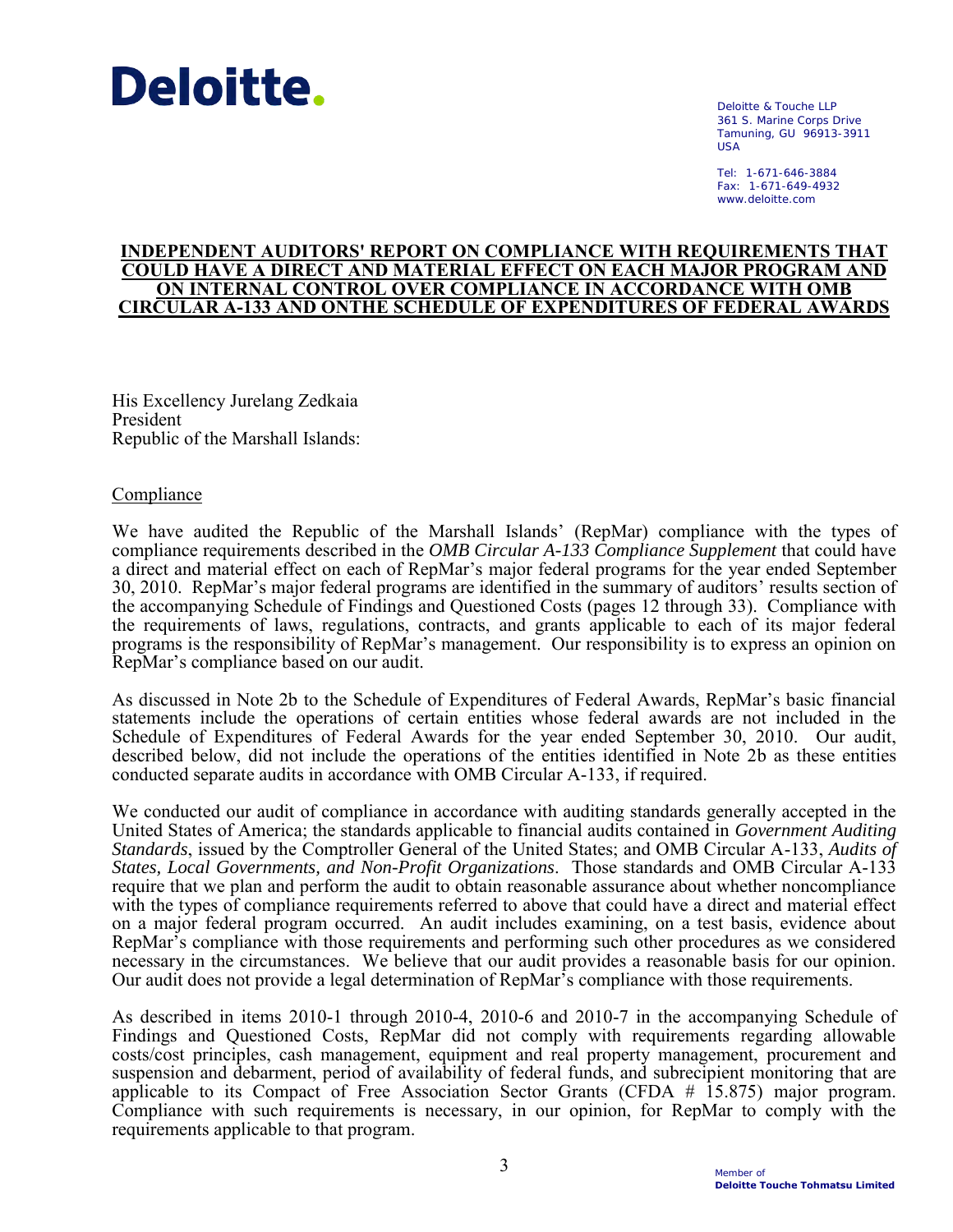In our opinion, except for the noncompliance described in the preceding paragraph, RepMar complied, in all material respects, with the compliance requirements referred to above that could have a direct and material effect on its Compact of Free Association Sector Grants (CFDA # 15.875) major program. Also, in our opinion, RepMar complied, in all material respects, with the compliance requirements referred to above that could have a direct and material effect on its Compact of Free Association Section 212 Kwajalein Impact and Use (CFDA # 15.875) major program for the year ended September 30, 2010. The results of our auditing procedures also disclosed other instances of noncompliance with those requirements, which are required to be reported in accordance with OMB Circular A-133 and which are described in the accompanying Schedule of Findings and Questioned Costs as items 2010-4 and 2010-5.

#### Internal Control Over Compliance

Management of RepMar is responsible for establishing and maintaining effective internal control over compliance with the requirements of laws, regulations, contracts, and grants applicable to federal programs. In planning and performing our audit, we considered RepMar's internal control over compliance with the requirements that could have a direct and material effect on a major federal program to determine the auditing procedures for the purpose of expressing our opinion on compliance and to test and report on internal control over compliance in accordance with OMB Circular A-133, but not for the purpose of expressing an opinion on the effectiveness of internal control over compliance. Accordingly, we do not express an opinion on the effectiveness of RepMar's internal control over compliance.

Our consideration of internal control over compliance was for the limited purpose described in the preceding paragraph and was not designed to identify all deficiencies in internal control over compliance that might be significant deficiencies or material weaknesses and therefore, there can be no assurance that all deficiencies, significant deficiencies, or material weakness have been identified. However, as discussed below, we identified certain deficiencies in internal control over compliance that we consider to be material weaknesses and other deficiencies that we consider to be significant deficiencies.

A *deficiency in internal control over compliance* exists when the design or operation of a control does not allow management or employees, in the normal course of performing their assigned functions, to prevent, or detect and correct, noncompliance with a type of compliance requirement of a federal program on a timely basis. A *material weakness in internal control over compliance* is a deficiency, or combination of deficiencies, in internal control over compliance, such that there is reasonable possibility that material noncompliance with a type of compliance requirement of a federal program will not be prevented, or detected and corrected, on a timely basis. We consider the deficiencies in internal control over compliance described in the accompanying Schedule of Findings and Questioned Costs as items 2010-1 through 2010-7 to be material weaknesses.

#### Schedule of Expenditures of Federal Awards

We have audited the financial statements of the governmental activities, the aggregate discretely presented component units, each major fund, and the aggregate remaining fund information of RepMar as of and for the year ended September 30, 2010, and have issued our report thereon dated June 28, 2011. Our audit was performed for the purpose of forming our opinions on the financial statements that collectively comprise RepMar's basic financial statements. We did not audit the financial statements of the Marshall Islands National Telecommunications Authority, which represents 22%, 11% and 13%, respectively, of the assets, net assets and operating revenues of the discretely presented component units. Those financial statements were audited by other auditors whose report thereon has been furnished to us, and our opinion, insofar as it relates to the amounts included for the Marshall Islands National Telecommunications Authority, is based on the report of the other auditors. The accompanying Schedule of Expenditures of Federal Awards (pages 7 and 8) is presented for purposes of additional analysis as required by OMB Circular A-133 and is not a required part of the basic financial statements. This schedule is the responsibility of the management of RepMar. Such information has been subjected to the auditing procedures applied in the audit of the basic financial statements and, in our opinion, is fairly stated, in all material respects, in relation to the basic financial statements taken as a whole.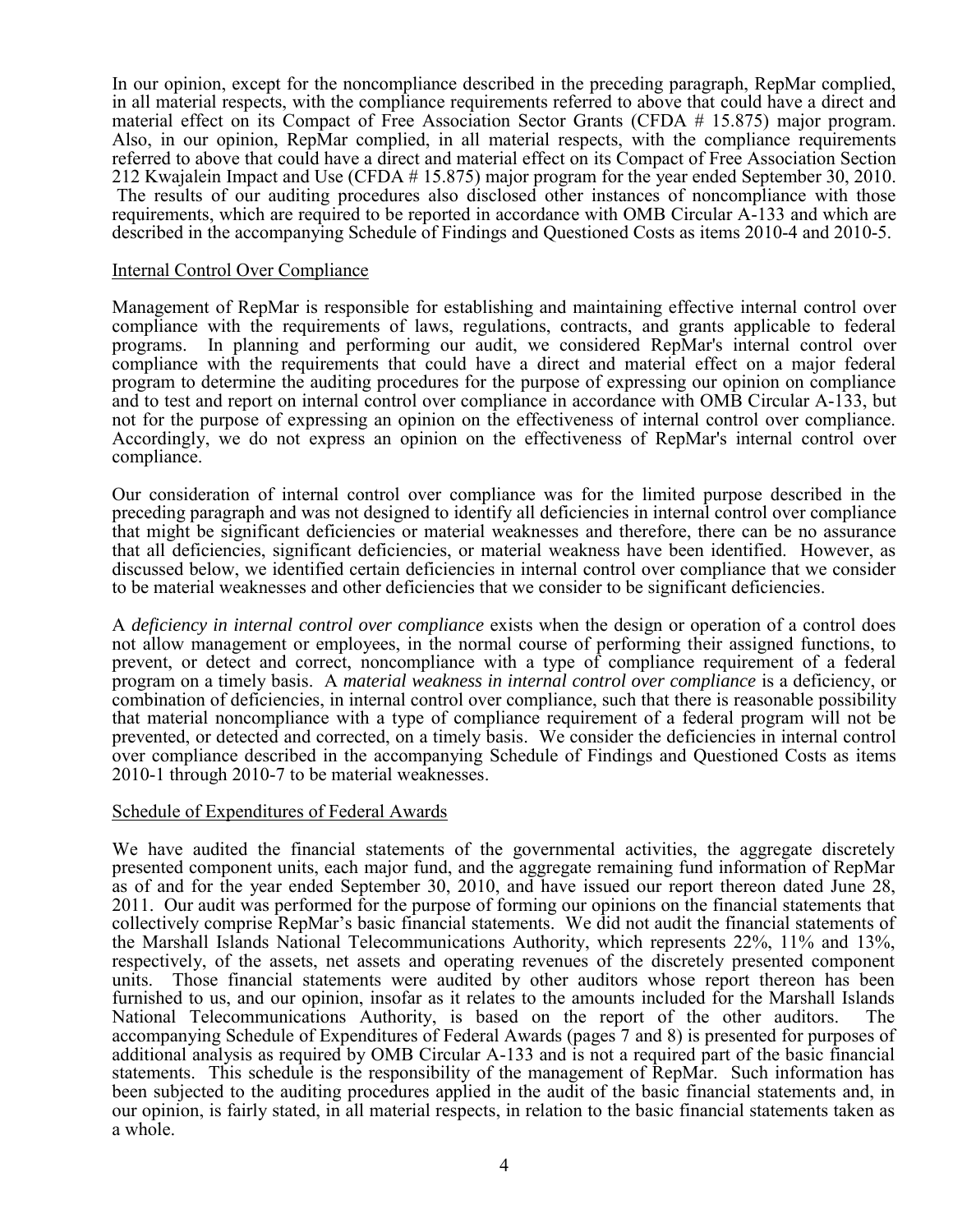RepMar's responses to the findings identified in our audit are described in the accompanying Schedule of Findings and Questioned Costs. We did not audit RepMar's responses and, accordingly, we express no opinion on them.

This report is intended solely for the information and use of management, others within the entity, the Honorable Members of the Nitijela, federal awarding agencies, and the cognizant audit and other federal agencies and is not intended to be and should not be used by anyone other than these specified parties.

deloitte NachellP

June 28, 2011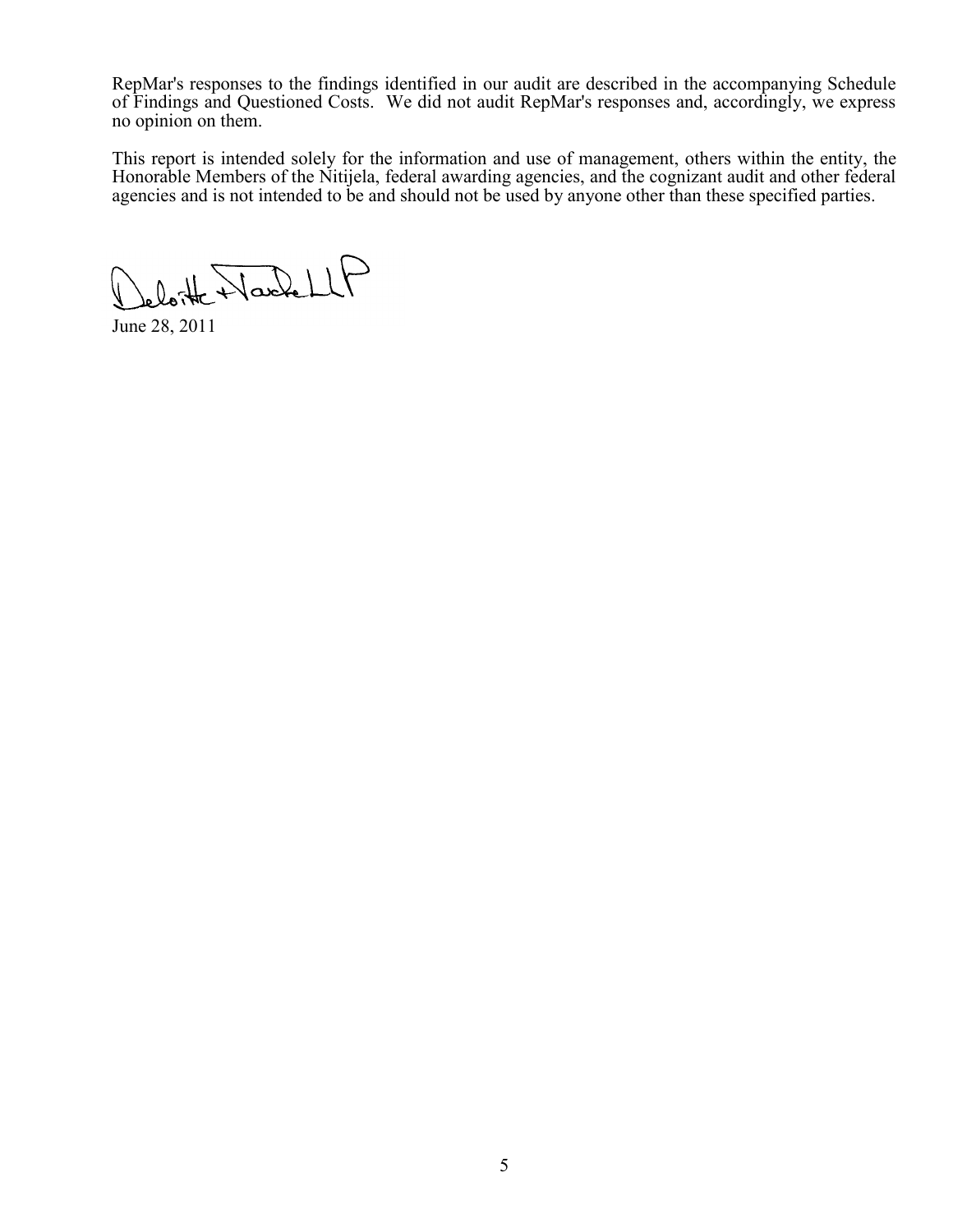Schedule of Programs Selected for Audit in Accordance with OMB Circular A-133 Year Ended September 30, 2010

The following list specifies programs selected for detailed compliance testing in accordance with applicable OMB Circular A-133 requirements.

| Grantor                            | CFDA#  | Description                                                                                                                                                                                                                                                                                                                                                                                                                                                                                                                                                           |   | Amount of<br><b>Expenditures</b>                                                                                |
|------------------------------------|--------|-----------------------------------------------------------------------------------------------------------------------------------------------------------------------------------------------------------------------------------------------------------------------------------------------------------------------------------------------------------------------------------------------------------------------------------------------------------------------------------------------------------------------------------------------------------------------|---|-----------------------------------------------------------------------------------------------------------------|
| U.S. Department<br>of the Interior | 15.875 | Economic, Social, and Political Development of the<br>Territories:<br>Compact of Free Association, As Amended,<br>Public Law 99-239, Sector Grants:<br>Section $211(a)(1)$ Education<br><b>Supplemental Education Grant</b><br>Section $211(a)(2)$ Health<br>Section $211(a)(4)$ Public Sector<br>Capacity Building<br>Section 211(b)(1) Ebeye Special Needs<br>Section 211(b)(2) Landowners Special Needs<br>Section $211(b)(3)$ Kwajalein Environment<br>Section $211(d)(1)$ Public Infrastructure<br>Development<br>Section $211(d)(2)$ Infrastructure Maintenance |   | \$11,139,882<br>6,651,245<br>7,939,079<br>260,972<br>3,090,413<br>1,666,373<br>247,228<br>13,307,975<br>579,484 |
|                                    |        | Compact of Free Association, As Amended,<br>Public Law 99-239:<br>Section 212 Kwajalein Impact and Use                                                                                                                                                                                                                                                                                                                                                                                                                                                                |   | 44,882,651<br>12,373,142                                                                                        |
|                                    |        | Total program expenditures tested                                                                                                                                                                                                                                                                                                                                                                                                                                                                                                                                     |   | 57,255,793                                                                                                      |
|                                    |        | Total federal program expenditures                                                                                                                                                                                                                                                                                                                                                                                                                                                                                                                                    | S | 67,364,900                                                                                                      |
|                                    |        | % of total federal program expenditures tested                                                                                                                                                                                                                                                                                                                                                                                                                                                                                                                        |   | 85%                                                                                                             |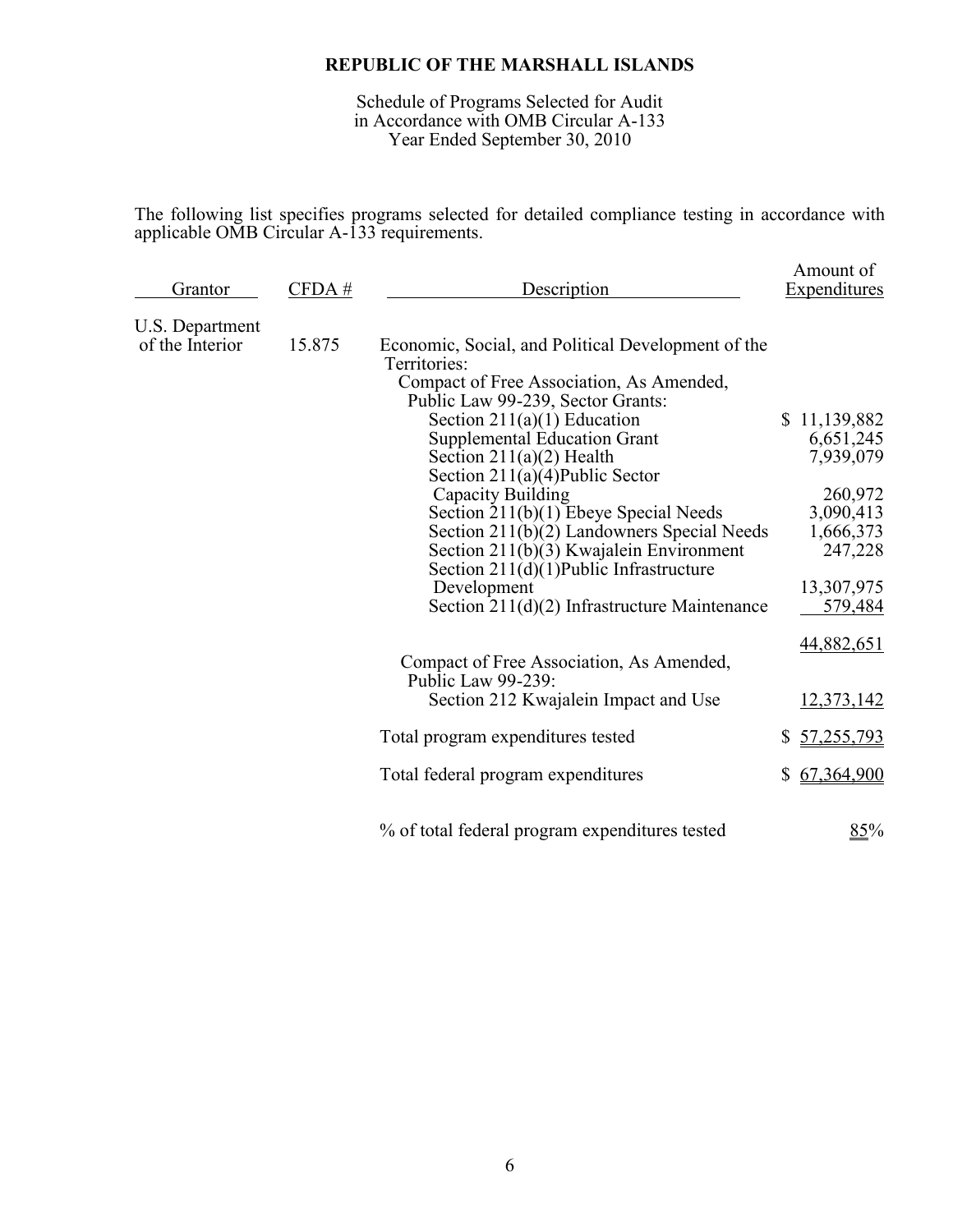### Schedule of Expenditures of Federal Awards Year Ended September 30, 2010

| CFDA#            | Agency/Program                                                                                                                    | Federal<br>Expenditures |
|------------------|-----------------------------------------------------------------------------------------------------------------------------------|-------------------------|
|                  | <b>GENERAL FUND AND REIMBURSABLE FUND:</b>                                                                                        |                         |
|                  | U.S. Department of Commerce:                                                                                                      |                         |
| 11.460           | Special Oceanic and Atmospheric Projects                                                                                          | \$<br>379,064           |
|                  | <b>U.S. FEDERAL GRANTS FUND:</b>                                                                                                  |                         |
|                  |                                                                                                                                   |                         |
| 10.567           | U.S. Department of Agriculture:                                                                                                   | \$                      |
| 10.664           | Food Distribution Program on Indian Reservations                                                                                  | 511,795                 |
|                  | Cooperative Forestry Assistance                                                                                                   | 57,975                  |
|                  | Total U.S. Department of Agriculture                                                                                              | 569,770                 |
|                  | U.S. Department of the Interior:                                                                                                  |                         |
| 15.875           | Economic, Social and Political Development of the Territories:                                                                    |                         |
|                  | Four Atoll Health Care                                                                                                            | 985,233                 |
|                  | Auditor-General Training Grant                                                                                                    | 10,440                  |
|                  | <b>EPPSO Technical Assistance Grant</b>                                                                                           | 2,547                   |
|                  | MEC Meter Maintenance Program                                                                                                     | 181,780                 |
|                  | MIVA Medium-term Tourism Development                                                                                              | 15,006                  |
|                  | RMI Orientation Program                                                                                                           | 39,728                  |
|                  | Utrok Atoll Improvement Project                                                                                                   | 75,419                  |
|                  | Sub-total CFDA #15.875                                                                                                            | 1,310,153               |
| 15.904           | Historic Preservation Fund Grants-In-Aid                                                                                          | 126,557                 |
|                  | Total U.S. Department of the Interior                                                                                             | 1,436,710               |
|                  | <b>U.S. Small Business Administration:</b>                                                                                        |                         |
| 59.037           | Small Business Development Center                                                                                                 | 22,409                  |
|                  | U.S. Department of Homeland Security:                                                                                             |                         |
| 97.042           | Emergency Management Performance Grant                                                                                            | 2,272                   |
|                  | U.S. Department of Education:                                                                                                     |                         |
| 84.027           |                                                                                                                                   |                         |
|                  | Special Education-Grants to States                                                                                                | 1,878,145               |
|                  | U.S. Department of Health and Human Services:                                                                                     |                         |
| 93.003           | Public Health and Social Services Emergency Fund                                                                                  | 883,359                 |
| 93.069           | Public Health Emergency Preparedness                                                                                              | 359,481                 |
| 93.110<br>93.116 | Maternal and Child Health Federal Consolidated Programs                                                                           | 514,011                 |
| 93.118           | Project Grants and Cooperative Agreements for Tuberculosis Control Programs<br>Acquired Immunodeficiency Syndrome (AIDs) Activity | 118,236<br>66,932       |
| 93.163           | Health Services in the Pacific Basin                                                                                              | 480,158                 |
| 93.163           | ARRA - Health Services in the Pacific Basin                                                                                       | 257,997                 |
| 93.217           | <b>Family Planning-Services</b>                                                                                                   | 343,702                 |
| 93.230           | Consolidated Knowledge Development and Application (KD&A) Program                                                                 | 6,802                   |
| 93.268           | <b>Immunization Grants</b>                                                                                                        | 1,381,208               |
| 93.268           | <b>ARRA</b> - Immunization Grants                                                                                                 | 8,646                   |
| 93.889           | National Bioterrorism Hospital Preparedness Program                                                                               | 286,828                 |
| 93.938           | Cooperative Agreements to Support Comprehensive School Health Programs                                                            |                         |
|                  | to Prevent the Spread of HIV and Other Important Health Problems                                                                  | 66,251                  |
| 93.958           | Block Grant for Community Mental Health Services                                                                                  | 93,060                  |
| 93.959           | Block Grants for Prevention and Treatment of Substance Abuse                                                                      | 371,442                 |
| 93.977           | Preventive Health Services-Sexually Transmitted Diseases Control Grants                                                           | 156,764                 |
| 93.988           | Cooperative Agreements for State-Based Diabetes Control Programs and                                                              |                         |
|                  | <b>Evaluation of Surveillance Systems</b>                                                                                         | 100,341                 |
| 93.988           | ARRA - Cooperative Agreements for State-Based Diabetes Control Programs and                                                       |                         |
|                  | <b>Evaluation of Surveillance Systems</b>                                                                                         | 7,161                   |
| 93.991           | Preventive Health and Health Services Block Grant                                                                                 | 1,701                   |
|                  | Total U.S. Department of Health and Human Services                                                                                | 5,504,080               |
|                  | TOTAL U.S. FEDERAL GRANTS FUND                                                                                                    | \$<br>9,413,386         |

See accompanying notes to schedule of expenditures of federal awards.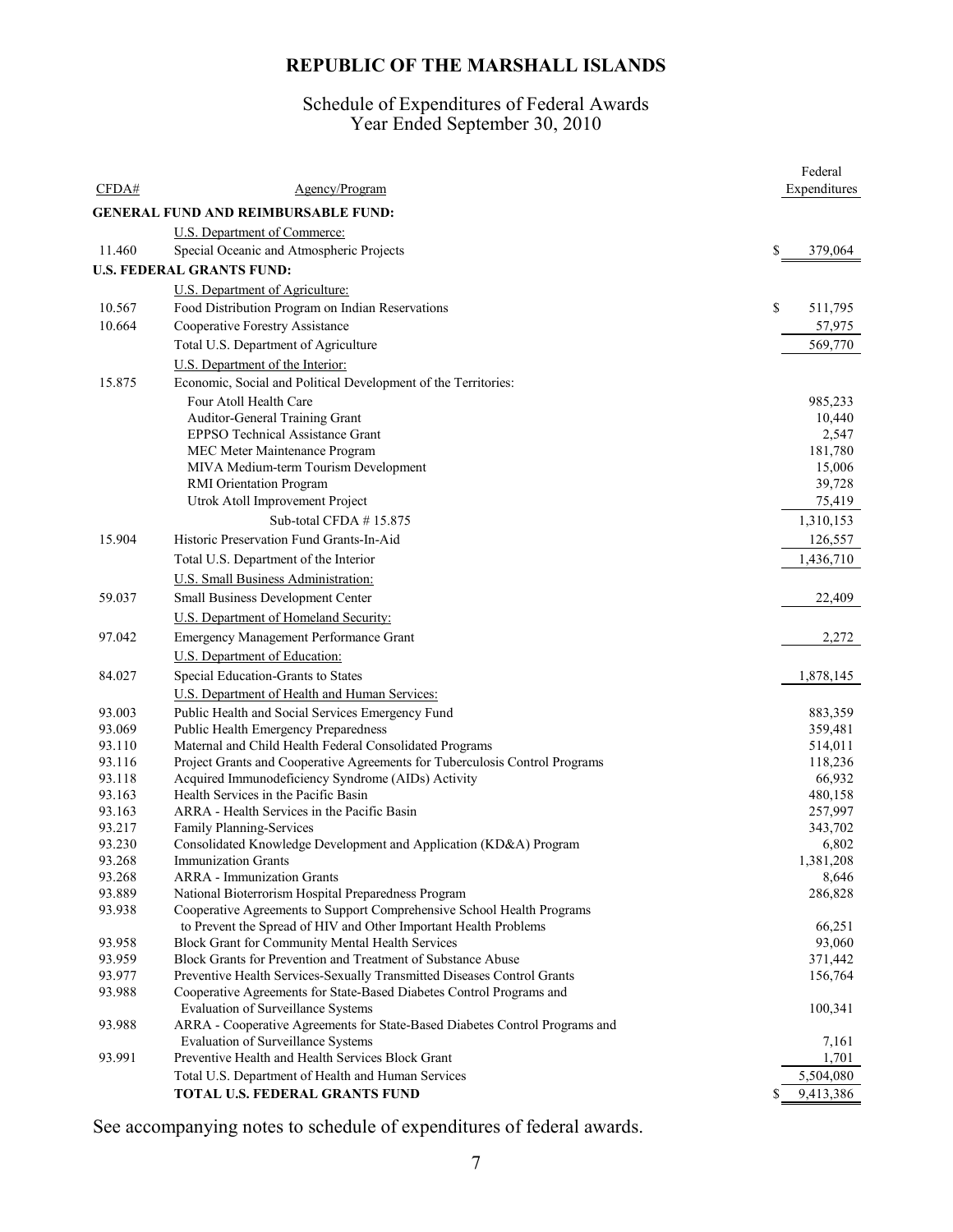### Year Ended September 30, 2010 Schedule of Expenditures of Federal Awards, Continued

| CFDA#<br>Agency/Program                                                  | Expenditures      |
|--------------------------------------------------------------------------|-------------------|
|                                                                          |                   |
| <b>COMPACT SECTOR GRANTS FUND:</b>                                       |                   |
| U.S. Department of the Interior:                                         |                   |
| 15.875<br>Economic, Social and Political Development of the Territories: |                   |
| Compact of Free Association Program, As Amended, Sector Grants:          |                   |
| Section $211(a)(1)$ Education Sector                                     | \$.<br>11,139,882 |
| Supplemental Education Grant                                             | 6,651,245         |
| Section $211(a)(2)$ Health Sector                                        | 7,939,079         |
| Section 211(a)(4) Public Sector Capacity Building                        | 260,972           |
| Section 211(b)(1) Ebeye Special Needs                                    | 3,090,413         |
| Section 211(b)(2) Landowners Special Needs                               | 1,666,373         |
| Section 211(b)(3) Kwajalein Environment                                  | 247,228           |
| Section $211(d)(1)$ Public Infrastructure Development                    | 13,307,975        |
| Section $211(d)(2)$ Infrastructure Maintenance                           | 579,484           |
| <b>TOTAL COMPACT SECTOR GRANTS FUND</b>                                  | 44,882,651        |
| <b>SECTION 212 KWAJALEIN LANDOWNERS FUND:</b>                            |                   |
| U.S. Department of the Interior:                                         |                   |
| 15.875<br>Economic, Social and Political Development of the Territories: |                   |
| Compact of Free Association Program, As Amended:                         |                   |
| Section 212 Kwajalein Impact and Use                                     | \$12,373,142      |
| <b>SECTION 213 AUDIT FUND:</b>                                           |                   |
| U.S. Department of the Interior:                                         |                   |
| 15.875<br>Economic, Social and Political Development of the Territories: |                   |
| Compact of Free Association Program, As Amended:                         |                   |
| Section 213 Audit                                                        | S.<br>316,657     |
|                                                                          |                   |
| <b>TOTAL FEDERAL PROGRAM EXPENDITURES</b>                                | \$<br>67,364,900  |

See accompanying notes to schedule of expenditures of federal awards.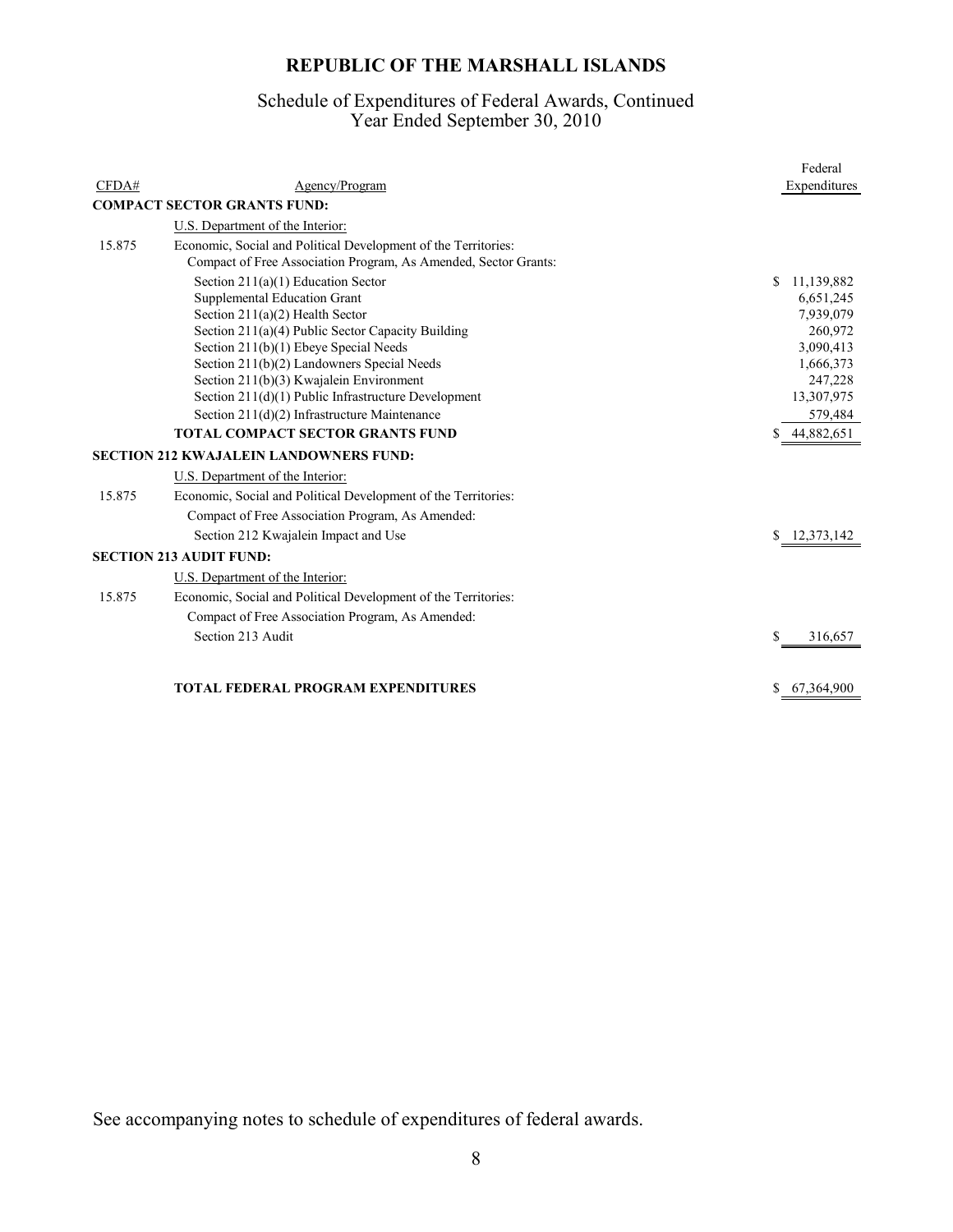### Notes to Schedule of Expenditures of Federal Awards Year Ended September 30, 2010

### (1) Scope of Audit

The Republic of the Marshall Islands (RepMar) is a governmental entity governed by its own Constitution. All significant operations of RepMar are included in the scope of the OMB Circular A-133 audit (the "Single Audit"). The U.S. Department of the Interior has been designated as RepMar's cognizant agency for the Single Audit.

a. Programs Subject to Single Audit

Schedules of Expenditures of Federal Awards are presented for each Federal program related to the following agencies:

- U.S. Department of Agriculture<br>U.S. Department of Commerce
- U.S. Department of Commerce<br>U.S. Department of Education
- U.S. Department of Education
- U.S. Department of Health and Human Services
- U.S. Department of Homeland Security
- U.S. Department of the Interior
- U.S. Small Business Administration

### (2) Summary of Significant Accounting Policies

a. Basis of Accounting

The accompanying Schedule of Expenditures of Federal Awards includes the federal grant activity of RepMar and is presented on the accrual basis of accounting. The information in this schedule is presented in accordance with the requirements of OMB Circular A-133. For federal direct assistance grants, authorizations represent the total allotment or grant award received. For Compact of Free Association programs, authorizations represent total current year allotments plus any prior year excess over program expenditures. All expenses and capital outlays are reported as expenditures.

b. Reporting Entity

For purposes of complying with The Single Audit Act of 1984, as amended in 1996, RepMar's reporting entity is defined in Note 1A to its September 30, 2010 basic financial statements; except that the Marshall Islands Scholarship, Grant and Loan Board, the Health Care Revenue Fund, the Marshall Islands Health Fund, the Nuclear Claims Tribunal, the Marshall Islands Social Security Administration, and all of the discretely presented component units are excluded. Accordingly, the accompanying Schedule of Expenditures of Federal Awards presents the federal award programs administered by RepMar, as defined above, for the year ended September 30, 2010.

c. Matching Costs

Matching costs, i.e., the nonfederal share of certain program costs, are not included in the accompanying Schedule of Expenditures of Federal Awards.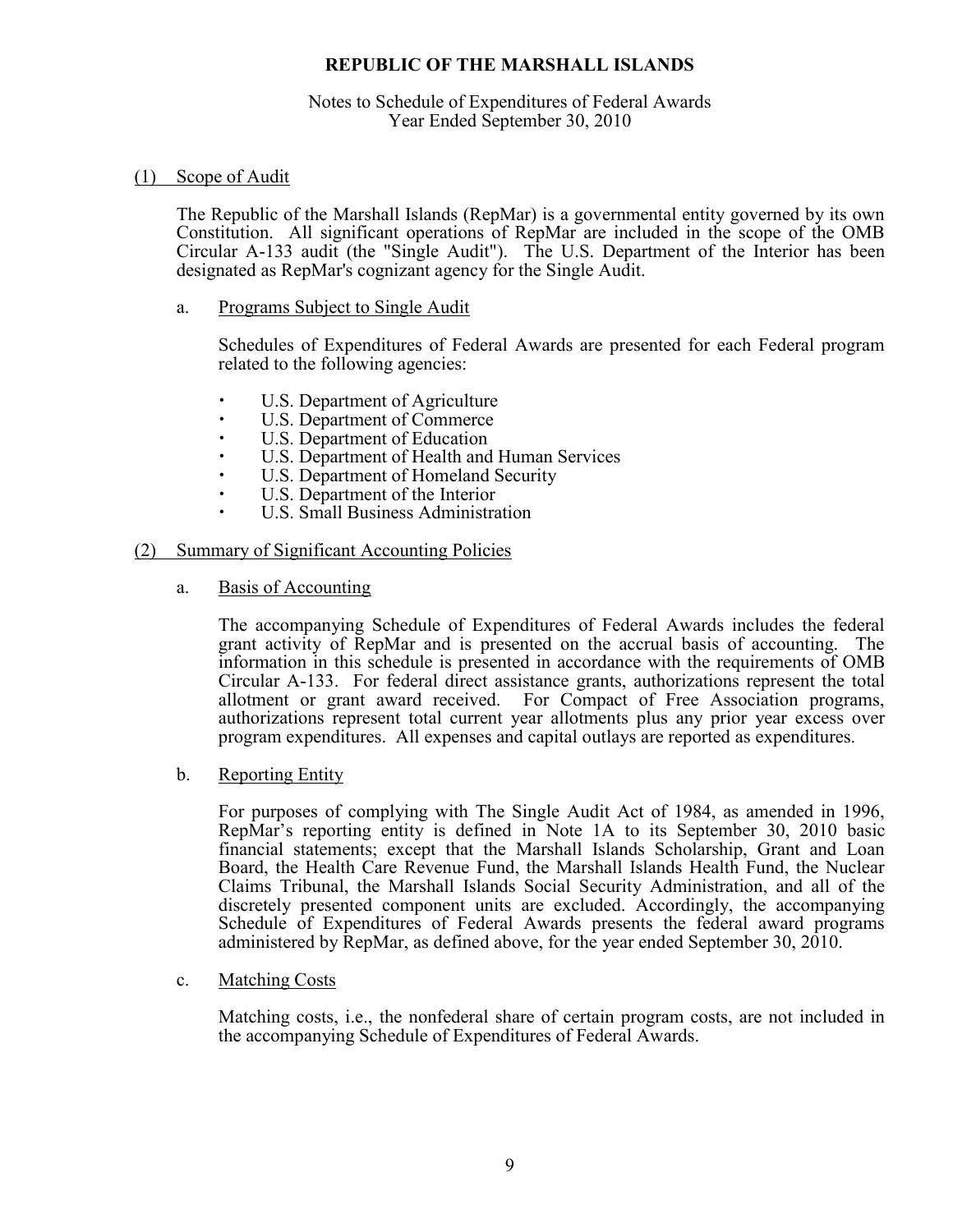### Notes to Schedule of Expenditures of Federal Awards, Continued Year Ended September 30, 2010

# (2) Summary of Significant Accounting Policies, Continued

d. Subgrantees

Certain program funds are passed through RepMar to subgrantee organizations. The Schedule of Expenditures of Federal Awards does not contain separate schedules disclosing how the subgrantees, outside of RepMar's control, utilized the funds. The following is a summary of program funds that are passed through to subgrantee organizations:

2010

| Grantor/Grant Title CFDA No.                                                            | Subgrantee                                            | Amount of<br>Pass-through |  |
|-----------------------------------------------------------------------------------------|-------------------------------------------------------|---------------------------|--|
| <u>U.S. Department of the Interior -</u><br>CFDA #15.875                                |                                                       |                           |  |
| Compact of Free Association,<br>As Amended, Education<br><b>Sector Grant</b>            | College of the Marshall Islands                       | \$1,118,450               |  |
| Compact of Free Association,<br>As Amended, Supplemental<br><b>Education Grant</b>      | College of the Marshall Islands                       | \$<br>125,000             |  |
| Compact of Free Association,<br>As Amended, Public<br><b>Infrastructure Development</b> | College of the Marshall Islands                       | \$4,088,968               |  |
| Compact of Free Association,<br>As Amended, Health Sector                               | Majuro Atoll Waste Company, Inc.                      | \$<br>318,500             |  |
| Compact of Free Association,<br>As Amended, Education<br><b>Sector Grant</b>            | Marshall Islands Scholarship, Grant<br>and Loan Board | $\mathbb{S}$<br>471,924   |  |
| Compact of Free Association,<br>As Amended, Supplemental<br><b>Education Grant</b>      | Marshall Islands Scholarship, Grant<br>and Loan Board | \$<br>963,623             |  |
| Compact of Free Association,<br>As Amended, Ebeye Special<br><b>Needs Sector Grant</b>  | Marshall Islands Scholarship, Grant<br>and Loan Board | \$<br>100,000             |  |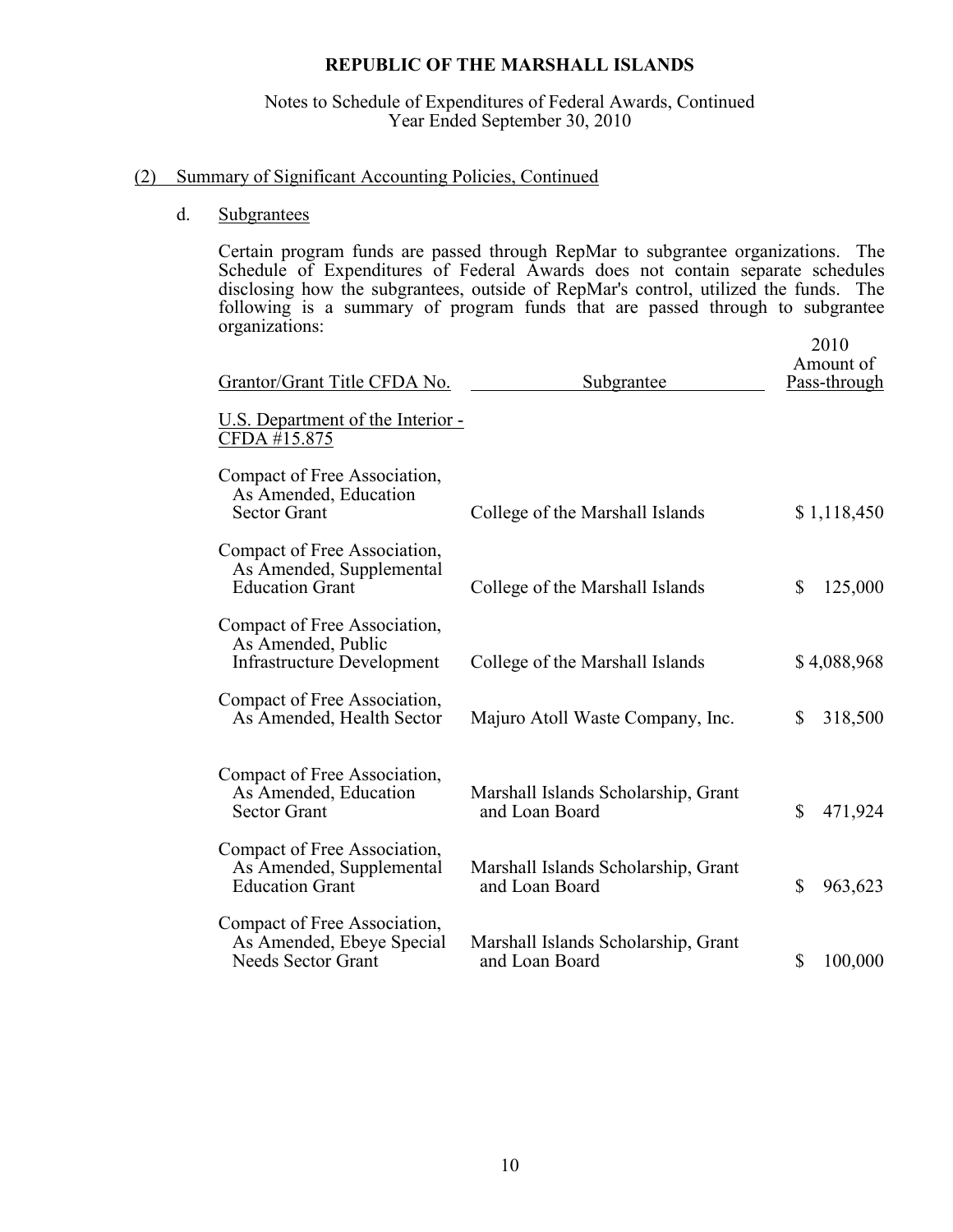### Notes to Schedule of Expenditures of Federal Awards, Continued Year Ended September 30, 2010

# (2) Summary of Significant Accounting Policies, Continued

e. Indirect Cost Allocation

RepMar has not entered into an approved indirect cost negotiation agreement covering fiscal year 2010. RepMar did not charge federal programs for indirect costs during fiscal year 2010.

f. CFDA  $# 15.875$ 

CFDA # 15.875 represents the Office of Insular Affairs (OIA), U. S. Department of the Interior. Funding from this source is subject to varying rules and regulations since OIA administers the Compact of Free Association (the Compact), which is a treaty, and is not a federal program. The Compact is comprised of various funded programs, each with separate compliance requirements. To maximize audit coverage of OIA funding, the OIG has recommended that programs administered under CFDA  $# 15.875$  be grouped by like compliance requirements and such groupings be separately evaluated as major programs.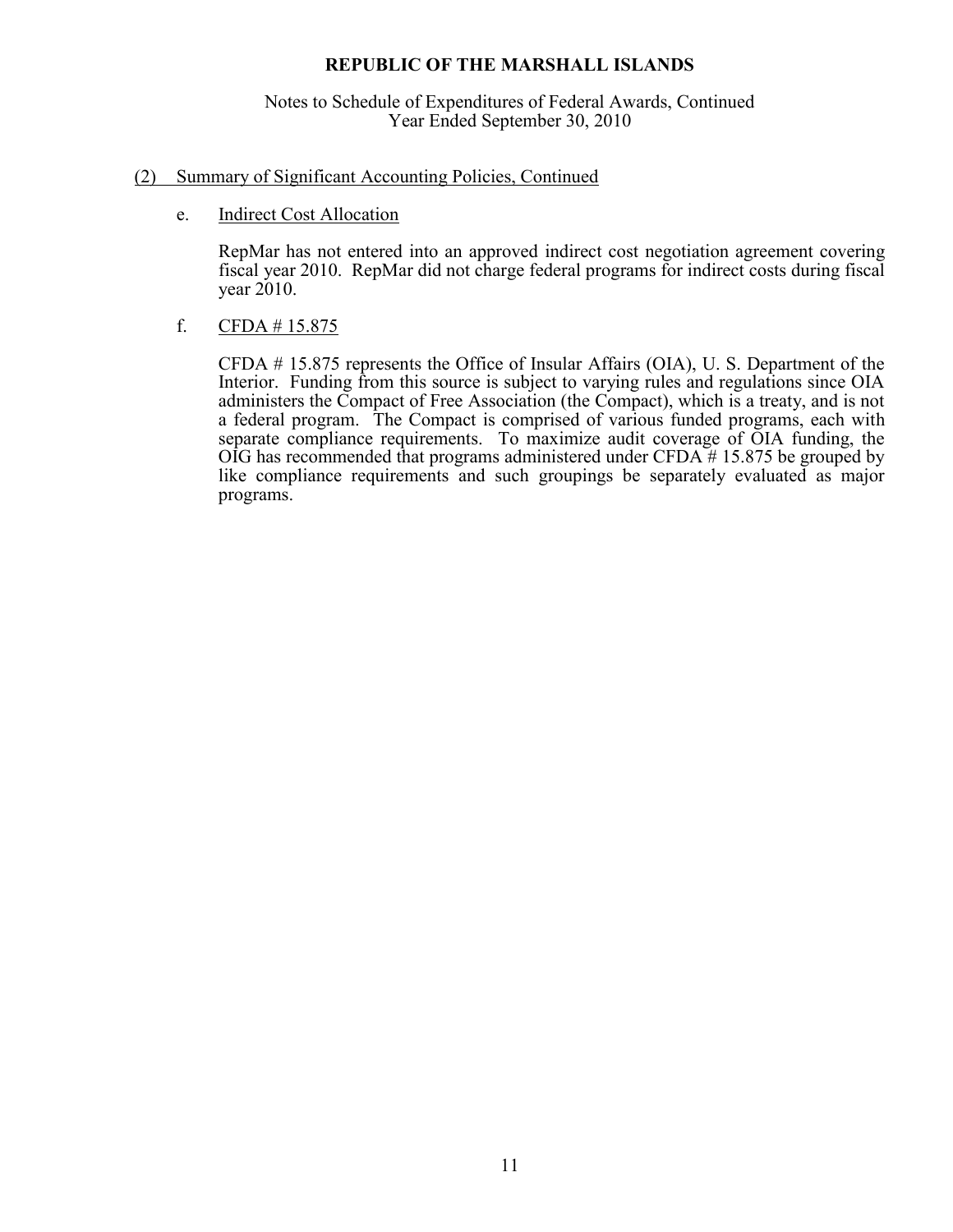Schedule of Findings and Questioned Costs Year Ended September 30, 2010

# **Section I - Summary of Auditors' Results**

# *Financial Statements*

| 1.  | Type of auditors' report issued:<br>Unqualified                                                                                    |                                                                                                                                                    |                          |  |  |  |
|-----|------------------------------------------------------------------------------------------------------------------------------------|----------------------------------------------------------------------------------------------------------------------------------------------------|--------------------------|--|--|--|
|     | Internal control over financial reporting:                                                                                         |                                                                                                                                                    |                          |  |  |  |
| 2.  | Material weakness(es) identified?                                                                                                  |                                                                                                                                                    | Yes                      |  |  |  |
| 3.  |                                                                                                                                    | Significant deficiency(ies) identified?                                                                                                            | None reported            |  |  |  |
| 4.  | Noncompliance material to financial statements noted?                                                                              | Yes                                                                                                                                                |                          |  |  |  |
|     | <b>Federal Awards</b>                                                                                                              |                                                                                                                                                    |                          |  |  |  |
|     | Internal control over major programs:                                                                                              |                                                                                                                                                    |                          |  |  |  |
| 5.  | Material weakness(es) identified?<br>Yes                                                                                           |                                                                                                                                                    |                          |  |  |  |
| 6.  | Significant deficiency (ies) identified?<br>None reported                                                                          |                                                                                                                                                    |                          |  |  |  |
| 7.  | Type of auditors' report issued on compliance for major programs:                                                                  |                                                                                                                                                    |                          |  |  |  |
|     | CFDA #15.875 Sector Grants                                                                                                         | CFDA #15.875 Section 212 Kwajalein Impact and Use                                                                                                  | Qualified<br>Unqualified |  |  |  |
| 8.  | Any audit findings disclosed that are required to be reported in<br>accordance with section $510(a)$ of OMB Circular A-133?<br>Yes |                                                                                                                                                    |                          |  |  |  |
| 9.  | Identification of major programs:                                                                                                  |                                                                                                                                                    |                          |  |  |  |
|     | CFDA#                                                                                                                              | Name of Federal Program                                                                                                                            |                          |  |  |  |
|     | 15.875                                                                                                                             | Economic, Social and Political Development of the Territories:<br>Compact of Free Association, As Amended, Sector Grants                           |                          |  |  |  |
|     | 15.875                                                                                                                             | Economic, Social and Political Development of the Territories:<br>Compact of Free Association, As Amended, Section 212<br>Kwajalein Impact and Use |                          |  |  |  |
| 10. | Programs:                                                                                                                          | Dollar threshold used to distinguish between Type A and Type B                                                                                     | \$2,020,947              |  |  |  |
| 11. | Auditee qualified as a low-risk auditee?<br>N <sub>0</sub>                                                                         |                                                                                                                                                    |                          |  |  |  |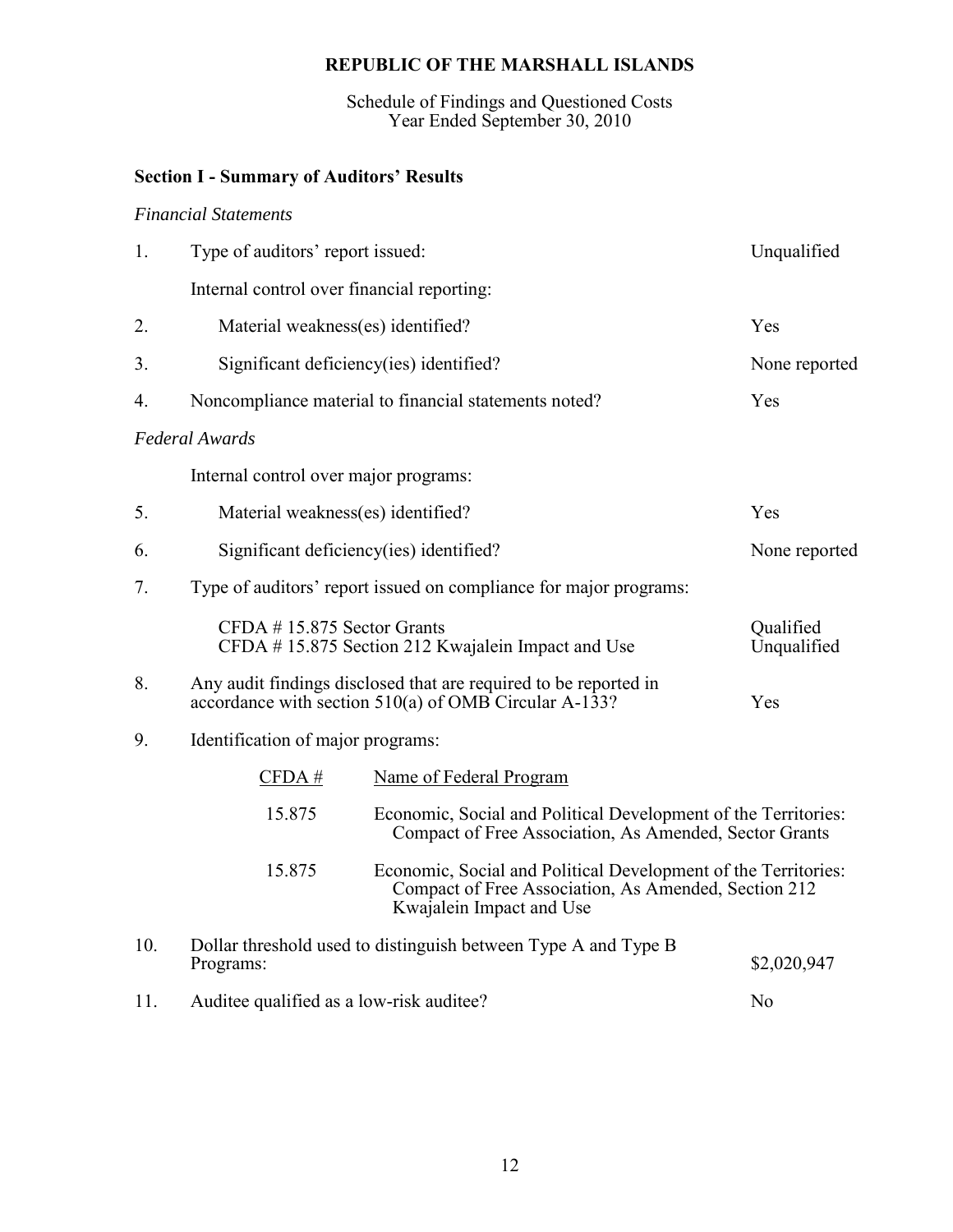#### Schedule of Findings and Questioned Costs, Continued Year Ended September 30, 2010

# **Section II - Financial Statement Findings**

| Finding<br>Number | Findings                                      | Refer<br>Page $#$ |
|-------------------|-----------------------------------------------|-------------------|
| $2010 - 1$        | Allowable Costs/Cost Principles               | $14 - 15$         |
| 2010-3            | <b>Equipment and Real Property Management</b> | $18 - 19$         |
| 2010-4            | Allowable Costs/Cost Principles               | $20 - 22$         |
|                   | <b>RMI</b> Procurement Code                   |                   |
| 2010-5            | <b>RMI</b> Procurement Code                   | $23 - 25$         |
| 2010-8            | <b>Expenditures/RMI Procurement Code</b>      | $28 - 29$         |
| 2010-9            | <b>Bank Reconciliations</b>                   | 30                |
| 2010-10           | General Ledger Journal Entries                | 31                |
| 2010-11           | <b>Bank Wire Transfers</b>                    | 32                |
| 2010-12           | <b>General Ledger Account Reconciliations</b> | 33                |

# **Section III - Federal Award Findings and Questioned Costs**

| Finding<br>Number | CFDA#   | <b>Findings</b>                               |    | Questioned<br>Costs | Refer<br>Page $#$ |
|-------------------|---------|-----------------------------------------------|----|---------------------|-------------------|
| 2010-1            | 15.875  | Allowable Costs/Cost Principles               | S  | 434,282             | 14 - 15           |
| 2010-2            | 15.875  | Cash Management                               |    | Undeterminable      | $16 - 17$         |
| 2010-3            | 15.875  | <b>Equipment and Real Property Management</b> | \$ |                     | $18 - 19$         |
| 2010-4            | 10.567/ | Allowable Costs/Cost Principles               | \$ | 18,706              | $20 - 22$         |
|                   | 15.875/ | Procurement and Suspension and Debarment      | \$ | 629,840             |                   |
|                   | 84.027/ |                                               |    | 26,305              |                   |
|                   | 93.003/ |                                               |    | 8,671               |                   |
|                   | 93.069/ |                                               |    | 47,659              |                   |
|                   | 93.110/ |                                               |    | 15,336              |                   |
|                   | 93.118/ |                                               |    | 16,450              |                   |
|                   | 93.163/ |                                               |    | 38,450              |                   |
|                   | 93.268/ |                                               |    | 94,554              |                   |
|                   | 93.889/ |                                               |    | 31,995              |                   |
|                   | 93.938/ |                                               |    | 14,082              |                   |
|                   | 93.958/ |                                               |    | 2,552               |                   |
|                   | 93.959/ |                                               |    | 4,906               |                   |
|                   | 93.977/ |                                               |    | 51,690              |                   |
|                   | 93.988  |                                               | \$ | 2,062               |                   |
| 2010-5            | 93.003/ | Procurement and Suspension and Debarrment     | \$ | 170,000             | $23 - 25$         |
|                   | 93.069/ |                                               | \$ | 170,600             |                   |
|                   | 93.217/ |                                               | \$ | 8,323               |                   |
|                   | 93.889  |                                               |    | 155,500             |                   |
| 2010-6            | 15.875  | Period of Availability of Federal Funds       | \$ | 301,338             | 26                |
| 2010-7            | 15.875  | <b>Subrecipient Monitoring</b>                | \$ |                     | 27                |
|                   |         |                                               |    |                     |                   |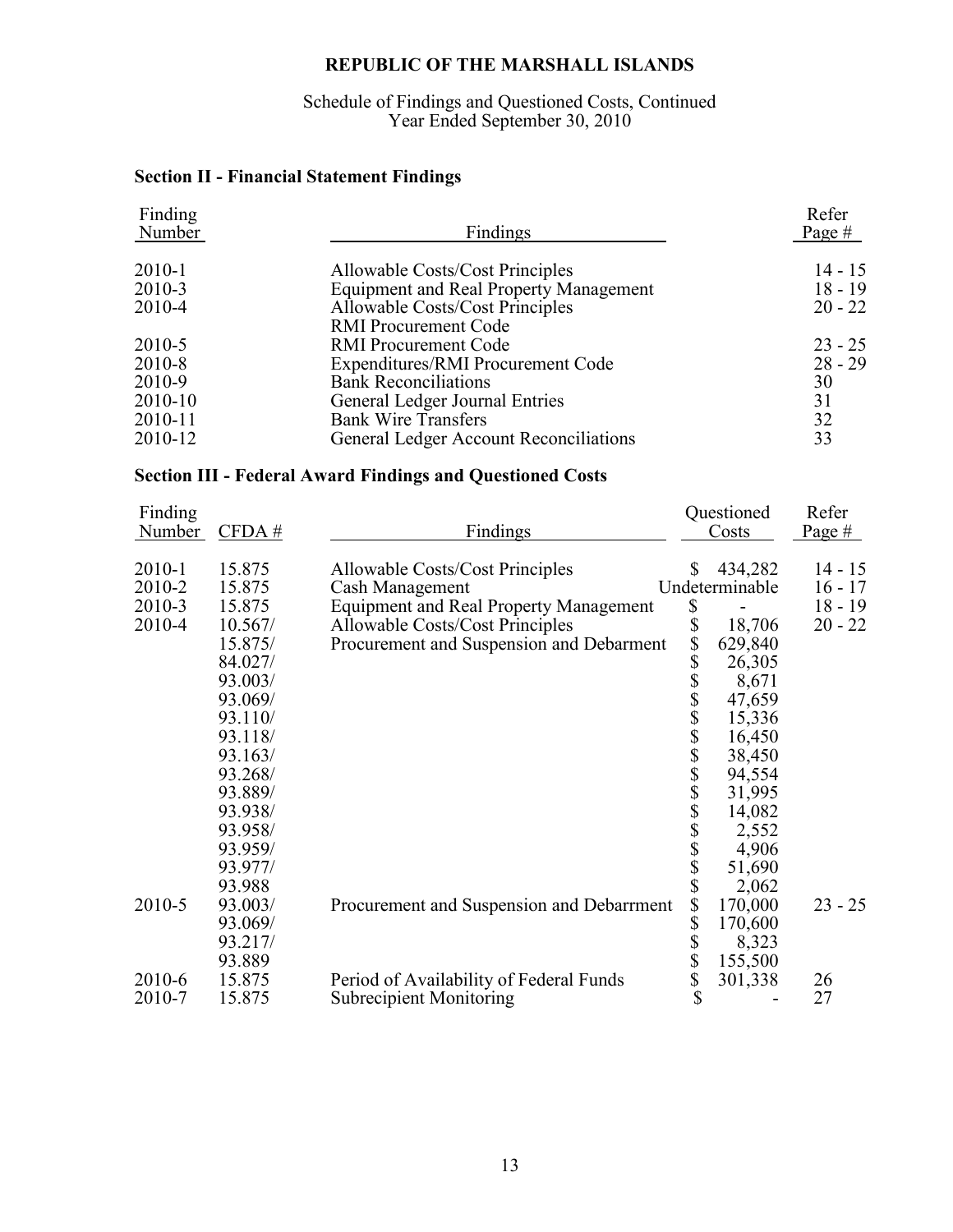Schedule of Findings and Questioned Costs, Continued Year Ended September 30, 2010

| Finding No.:             | $2010 - 1$                                                            |
|--------------------------|-----------------------------------------------------------------------|
| Federal Agency:          | U.S. Department of the Interior                                       |
| CFDA Program:            | 15.875 Economic, Social and Political Development of the Territories, |
|                          | <b>Compact Sector Grants</b>                                          |
| Area:                    | Allowable Costs/Cost Principles                                       |
| <b>Questioned Costs:</b> | \$434,282                                                             |

Criteria: Expenditures incurred under federal programs should be in accordance with allowable costs/cost principles and should be directly related to, and in accordance with, program intent and objectives.

Condition: Of \$28,774,027 in non-payroll expenditures for the Compact Sector Grants, ninety (90) items, totaling \$10,592,882, were tested. We noted the following expenditures that were not supported by the underlying check voucher files:

| Fund   | Check # | Account $#$ | <b>Account Name</b>         | PO#                     | APV#   | Amount       |
|--------|---------|-------------|-----------------------------|-------------------------|--------|--------------|
| 510100 | 77730   | 03219       | Construction                | C0305701                | 140183 | 39,087<br>S  |
| 410102 | 77159   | 01520       | <b>Contractual Services</b> | C <sub>0</sub> 327201   | 139262 | 342          |
| 510100 | 76693   | 03219       | Construction                | P3588001                | 138509 | 19,222       |
| 410110 | 73023   | 03134       | Equipment                   | P3330901                | 130225 | 174,375      |
| 410100 | 72380   | 02325       | Repairs                     | P3378401                | 130063 | 1,250        |
| 410110 | 71625   | 02115       | Leased and Rental Housing   | C0303501                | 128272 | 2,182        |
| 410102 | 71116   | 01520       | <b>Contractual Services</b> | C0232501                | 127045 | 171,600      |
|        |         |             |                             | <b>Ouestioned Costs</b> |        | 408,058<br>S |

During the year ended September 30, 2010, we examined check disbursements for program expenditures recorded for the National Training Council, which aggregated \$806,169. Of this amount, we examined endorsements on check vouchers for expenditures that aggregated \$759,771. Our procedures were limited to examining endorsements notated on the respective check vouchers and comparing such with the respective check payees. Based on our procedures, we noted certain inconsistencies that existed between the endorsements and check payees for the following federal expenditures recorded within the Compact Supplemental Education Grant Fund (Fund 410102):

| Fund $#$         | APV #                   | Check #        | Amount                | Fund $#$         | APV#                    | Check #        | Amount         |
|------------------|-------------------------|----------------|-----------------------|------------------|-------------------------|----------------|----------------|
| 410102<br>410102 | 25930<br>29181          | 70503<br>71954 | 4.750<br><u>6,500</u> | 410102<br>410102 | 34299<br>137593         | 74520<br>76175 | 7.387<br>7,587 |
|                  | <b>Ouestioned Costs</b> |                | <u>11,250</u>         |                  | <b>Questioned Costs</b> |                | <u>14,974</u>  |

In addition, we noted certain inconsistencies that existed between the endorsements and check payees for the following non-federal expenditures recorded within the Resident Workers Training Account Fund (Fund 200340):

| Fund #           | APV #            | Check #        | Amount         | Fund #           | APV #            | -heck #        | Amount                |
|------------------|------------------|----------------|----------------|------------------|------------------|----------------|-----------------------|
| 200340<br>200340 | 125947<br>.32699 | 70509<br>73600 | 2.500<br>7.500 | 200340<br>200340 | 134832<br>136187 | 74775<br>75602 | 6.830<br>S.<br>11.500 |

Cause: The cause of the above condition is the lack of attendant documentation supporting expenditures charged to a Federal program, ensuring that such expenditures are directly related to the program and are in accordance with program intent and objectives, and the lack of adequate internal control policies and procedures over the distribution of vendor check payments.

Effect: The effect of the above condition is noncompliance with allowable costs/cost principles standards. A questioned cost of \$434,282 exists.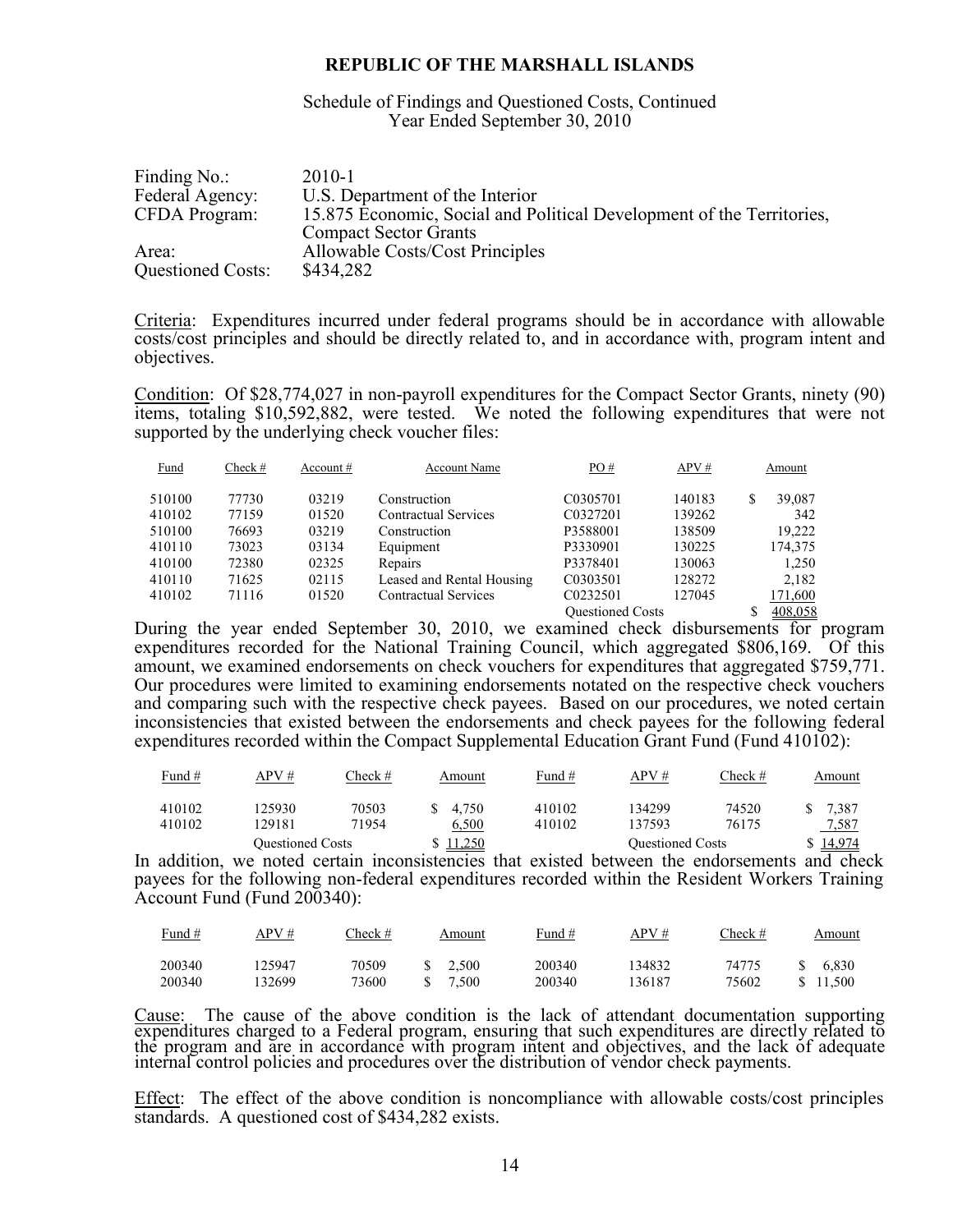Schedule of Findings and Questioned Costs, Continued Year Ended September 30, 2010

| Finding No.:             | 2010-1, Continued                                                     |
|--------------------------|-----------------------------------------------------------------------|
| Federal Agency:          | U.S. Department of the Interior                                       |
| CFDA Program:            | 15.875 Economic, Social and Political Development of the Territories, |
|                          | <b>Compact Sector Grants</b>                                          |
| Area:                    | Allowable Costs/Cost Principles                                       |
| <b>Questioned Costs:</b> | \$434,282                                                             |

Recommendation: We recommend that management ensure that expenditures incurred under federal programs are evidenced by supporting documentation indicating that such expenditures are directly related to and in accordance with program intent and objectives. Furthermore, we recommend that RepMar ensure that check payments are distributed to vendors or to their authorized representatives.

Auditee Response and Correction Action Plan: We agree with the audit finding and recommendation. Our corrective action plan will require the Accounts Payable Supervisor to ensure all check vouchers are supported with adequate documentation prior to printing of checks using a checklist the Accounts Payable Supervisor will be tasked with ensuring adequacy of the supporting documents. On a monthly basis, the Deputy of Chief of Accounting/ Compliance officer will undertake/ spot check to ensure compliance with this corrective measure. Existing internal controls throughout the procurement chain does address this finding as evidenced in the following:

- With the aid of a checklist, the Chief of Procurement is required to ensure that documentation is adequate to comply with the requirements under the Fiscal Procedures Agreement and the Procurement Code.
- With the aid of the checklist, Grant/Fund coordinators are tasked to ensure compliance with grant/fund condition, there is adequate fund in the affected budget, and
- With a checklist, the accounts payable supervisor is tasked to ensure documentation adequacy.

Continuous training will be established to enhance skills on documentation requirement and fraud prevention. The Assistant Secretary of Budget, Procurement and Supplies and the Assistant Secretary of Accounting are also tasked to run periodic checks of the entire procurement system, inclusive of documentation adequacy.

To ensure check payments are distributed to vendors or to their authorized representatives, our plan for corrective action will require the Ministry of Finance through the National Treasurer to ensure that Treasury Section creates a list of all authorized vendor representatives. The Treasury Section will make sure check payments are distributed only to those authorized representatives. Monitoring for compliance with this process will be undertaken by the Deputy Chief of Accounting/ Compliance Officer on a monthly basis. Results of this monitoring exercise are to be present to the Assistant Secretary of Accounting and Administration to initiate corrective action where necessary. The following actions are anticipated to align current practices with the recommendations:

- Public announcement on the need to register vendor representatives with Treasury Section.
- Actual registration of authorized representatives with Treasury.
- Development of a policy statement on check distribution, basically establishing that only authorized representative of an institution will be allowed to pick up checks at the Ministry of Finance
- Annexing policy statement into the Standard Operating Procedure Manual

Implementation of tighten process will start on September 2011.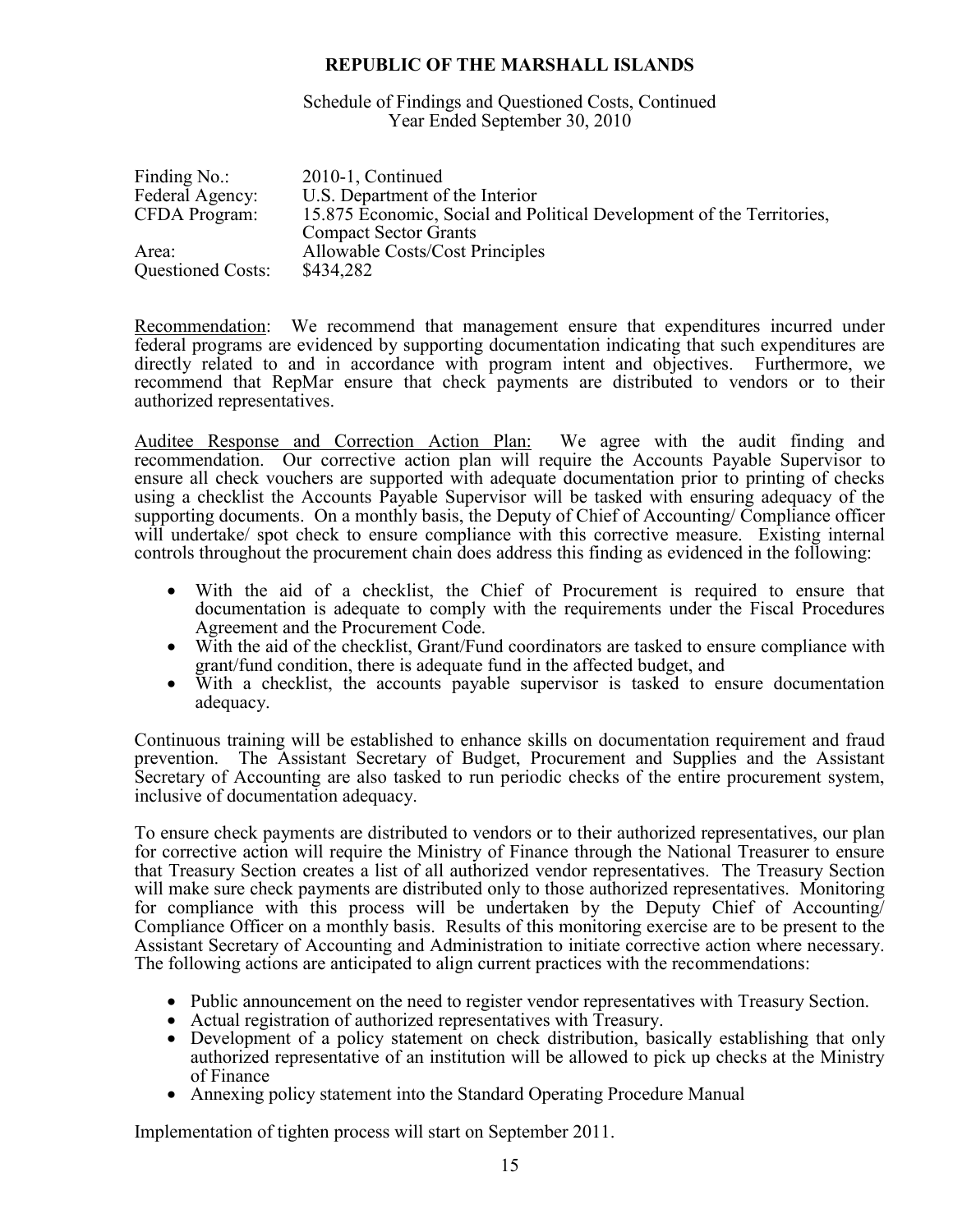Schedule of Findings and Questioned Costs, Continued Year Ended September 30, 2010

| Finding No.:             | 2010-2                                                                |
|--------------------------|-----------------------------------------------------------------------|
| Federal Agency:          | U.S. Department of the Interior                                       |
| CFDA Program:            | 15.875 Economic, Social and Political Development of the Territories, |
|                          | <b>Compact Sector Grants</b>                                          |
| Area:                    | Cash Management                                                       |
| <b>Questioned Costs:</b> | Undeterminable                                                        |

Criteria: Article IV, Section 5(b)(2) of the Fiscal Procedures Agreement (FPA) states that all infrastructure projects and projects that are not funded by Operational Grants will be paid on the basis of accrued expenditures, provided the Government of the Republic of the Marshall Islands maintains procedures to minimize the time elapsing between transfer of funds and their disbursement.

Condition: Of \$14,829,327 in non-payroll expenditures for the Compact Sector Public Infrastructure and the Landowners Special Needs Grants, thirty-six (36) items, totaling \$7,749,796, were tested. We noted the following infrastructure project expenditures that were not paid in a manner that minimized the time elapsed between transfer of funds and their disbursement:

| <u>Check</u> |                 | Cash<br>Disbursement | Drawdown<br>Deposit | <b>Date</b>    | # of<br><u>days</u>      |
|--------------|-----------------|----------------------|---------------------|----------------|--------------------------|
| $\#$         | Amount          | Drawdown #           | Date                | <b>Cleared</b> | <b>Elapsed</b>           |
|              |                 |                      |                     |                |                          |
| 70396        | \$<br>27,184    | CD-003-2010          | 11/13/09            | 11/20/09       | 6                        |
| 70564        | \$<br>1,139,759 | CD-004-2010          | 11/18/09            | 11/27/09       | 8                        |
| 71100        | \$<br>120,063   | CD-005-2010          | 12/16/09            | 12/21/09       | $\overline{4}$           |
| 71164        | \$<br>50,707    | CD-005-2010          | 12/16/09            | 12/22/09       | 5                        |
| 71923        | \$<br>106,427   | CD-006-2010          | 01/12/10            | 01/19/10       | 6                        |
| 71927        | \$<br>15,496    | CD-006-2010          | 01/12/10            | 01/15/10       | $\overline{c}$           |
| 71984        | \$<br>200,184   | CD-007-2010          | 01/19/10            | 01/22/10       | $\overline{c}$           |
| 72265        | \$<br>582,468   | CD-008-2010          | 01/28/10            | 02/03/10       | 5                        |
| 72653        | \$<br>58,782    | CD-009-2010          | 02/12/10            | 02/16/10       | 3                        |
| 72658        | \$<br>141,668   | CD-009-2010          | 02/12/10            | 02/19/10       | 6                        |
| 72669        | \$<br>87,874    | CD-007-2010          | 01/19/10            | 03/19/10       | 58                       |
| 73386        | \$<br>91,637    | CD-010-2010          | 03/19/10            | 03/26/10       | 6                        |
| 73397        | \$<br>157,394   | CD-010-2010          | 03/19/10            | 03/25/10       | 5                        |
| 73406        | \$<br>205,520   | CD-010-2010          | 03/19/10            | 04/05/10       | 16                       |
| 74247        | \$<br>18,171    | CD-011-2010          | 04/15/10            | 04/23/10       | 7                        |
| 74661        | \$<br>34.922    | CD-007-2010          | 01/19/10            | 05/07/10       | 107                      |
| 75145        | \$<br>163,048   | CD-013-2010          | 05/14/10            | 05/24/10       | 9                        |
| 75148        | \$<br>248,612   | CD-013-2010          | 05/14/10            | 05/24/10       | 9                        |
| 75149        | \$<br>68,957    | CD-013-2010          | 05/14/10            | 05/24/10       | 9                        |
| 75661        | \$<br>772,531   | CD-014-2010          | 06/03/10            | 06/10/10       | 6                        |
| 75927        | \$<br>121,385   | CD-015-2010          | 06/11/10            | 06/21/10       | 9                        |
| 75998        | \$<br>46,338    | CD-015-2010          | 06/11/10            | 06/22/10       | 10                       |
| 76724        | \$<br>100,490   | CD-016-2010          | 07/13/10            | 07/20/10       | 6                        |
| 76821        | \$<br>227,484   | CD-017-2010          | 07/16/10            | 07/21/10       | $\overline{4}$           |
| 77730        | \$<br>39,087    | CD-020-2010          | 08/12/10            | 08/17/10       | $\overline{\mathcal{L}}$ |
| 78156        | \$<br>674,597   | CD-021-2010          | 08/26/10            | 09/02/10       | 6                        |
| 78645        | \$<br>52,346    | CD-022-2010          | 09/15/10            | 09/21/10       | 5                        |
| 78654        | \$<br>95,501    | CD-022-2010          | 09/15/10            | 09/21/10       | 5                        |
| 80018        | \$<br>44,125    | CD-001-2011          | 10/18/10            | 10/26/10       | $\overline{7}$           |
| 80021        | \$<br>99.215    | CD-001-2011          | 10/18/10            | 10/29/10       | 10                       |

We estimated a total interest liability of \$244 for the above draw downs based on the yield of 13week U.S. Treasury bills. As this amount is below \$10,000, such is not reported as a questioned cost.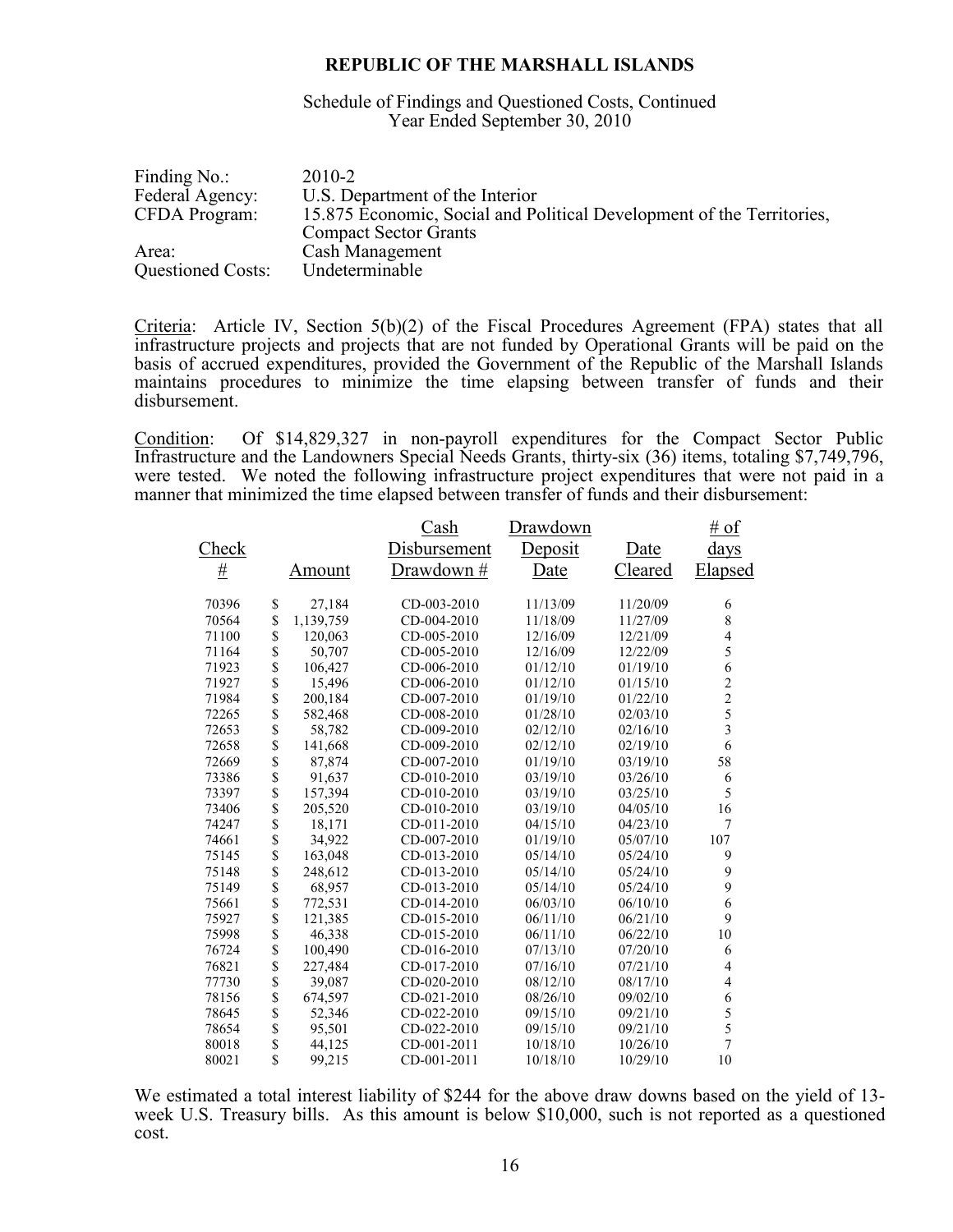Schedule of Findings and Questioned Costs, Continued Year Ended September 30, 2010

| Finding No.:             | $2010-2$ , Continued                                                  |
|--------------------------|-----------------------------------------------------------------------|
| Federal Agency:          | U.S. Department of the Interior                                       |
| CFDA Program:            | 15.875 Economic, Social and Political Development of the Territories, |
|                          | <b>Compact Sector Grants</b>                                          |
| Area:                    | Cash Management                                                       |
| <b>Questioned Costs:</b> | Undeterminable                                                        |

Condition, Continued: Additionally, on March 17, 2010, RepMar paid \$1,000,000 (check # 73255) to the Marshalls Energy Company, Inc. (MEC), representing payments for future fuel purchases for the Kwajalein Atoll Joint Utilities Resources, Inc. (KAJUR). \$1,000,000 represented advance payments to MEC for approximately 4 months of KAJUR fuel usage. At September 30, 2010, the remaining prepaid balance amounted to \$242,156.

Cause: The cause of the above condition is the lack of a formal methodology and procedures over the drawdown of Federal funds to ensure compliance with FPA cash management requirements.

Effect: The effect of the above condition is noncompliance with FPA cash management requirements.

Recommendation: We recommend that the Ministry of Finance establish a formal methodology governing the drawdown of Federal funds to minimize the time elapsed between the receipt of Federal funds and the date applicable payments clear the bank.

Auditee Response and Corrective Action Plan: We partially agree with the finding and fully agree with the recommendation. Not only does the relevant provision of the Fiscal Procedure Agreement covers the period from transfer of fund to its disbursement but the Ministry of Finance has no control over the check after its release. Time lapse between check release and bank clearance are determined by the actions of the recipient alone.

Nonetheless, our corrective action plan will involve eliminating all non-value added activities between receipts of federal funds and disbursement of checks. The Ministry will also explore ways to ensure payments for Infrastructure Projects are made in accordance with Article II, Section  $5(b)(2)$ .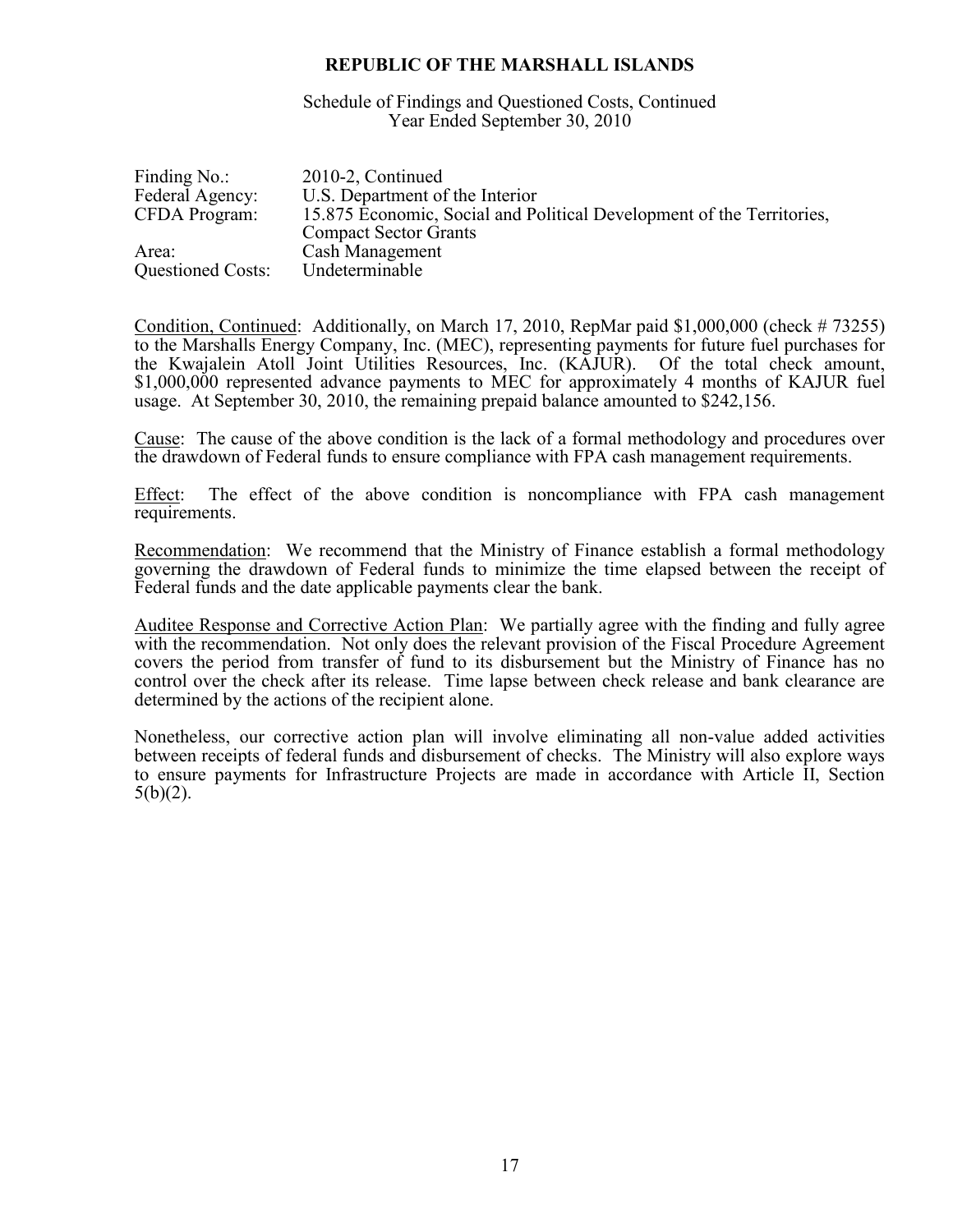Schedule of Findings and Questioned Costs, Continued Year Ended September 30, 2010

| Finding No.:             | $2010 - 3$                                                                                            |
|--------------------------|-------------------------------------------------------------------------------------------------------|
| Federal Agency:          | U.S. Department of the Interior                                                                       |
| CFDA Program:            | 15.875 Economic, Social and Political Development of the Territories,<br><b>Compact Sector Grants</b> |
| Area:                    | Equipment and Real Property Management                                                                |
| <b>Questioned Costs:</b> | \$0                                                                                                   |

Criteria: Article VI , Section 1(f)(4) of the Fiscal Procedures Agreement (FPA) states that procedures for managing equipment, whether acquired in whole or in part with grant funds, will meet the following requirements:

- a. Property records must be maintained, which include (1) a description of the property, (2) a serial number or other identification number, (3) the source of property, (4) who holds title, (5) the acquisition date and cost of the property, (6) the percentage of United States funding used in the purchase, (7) the location, use and condition of the property, and (8) any ultimate disposition data including the date of disposal and sale price.;
- b. A physical inventory of the property must be taken and the results reconciled with the property records at least every two years;
- c. A control system must be developed to ensure adequate safeguards to prevent loss, damage, or theft of the property;
- d. Adequate maintenance procedures must be developed to keep the property in good condition; and
- e. If the grantee or subgrantee is authorized or required to sell the property, proper sales procedures must be established to ensure the highest possible return.

Condition: No inventory of fixed assets has been performed to ensure compliance with applicable equipment management requirements.

Cause: The cause of the above condition is the lack of adequate internal control policies and procedures to ensure compliance with federal property rules and regulations.

Effect: The effect of the above condition is noncompliance with federal equipment management requirements.

Recommendation: We recommend that the Ministry of Finance perform an inventory of RepMar's fixed assets as a basis for recording all assets in the financial statements and to ensure that it is in compliance with applicable federal property rules and regulations.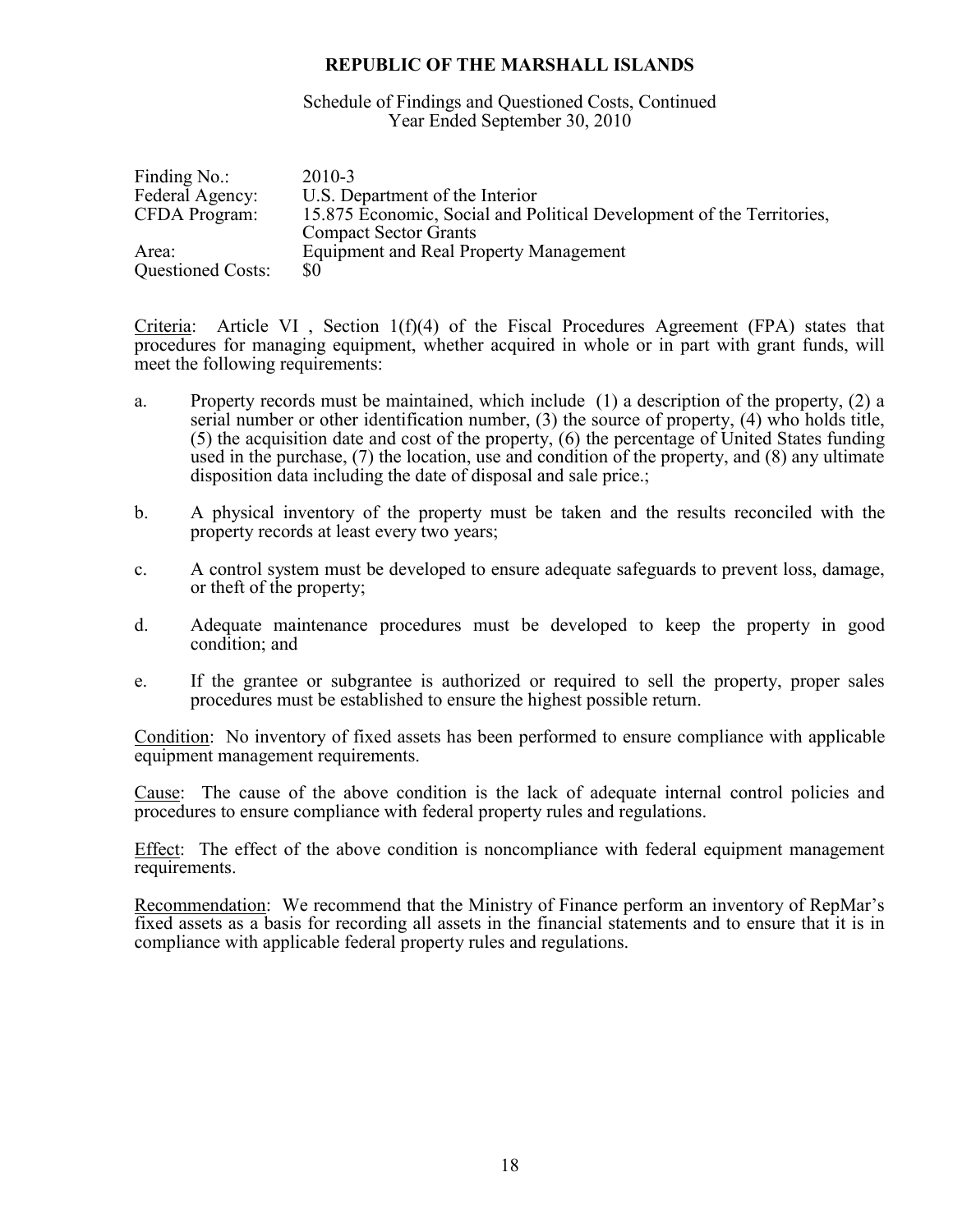Schedule of Findings and Questioned Costs, Continued Year Ended September 30, 2010

| Finding No.:             | $2010-3$ , Continued                                                  |
|--------------------------|-----------------------------------------------------------------------|
| Federal Agency:          | U.S. Department of the Interior                                       |
| CFDA Program:            | 15.875 Economic, Social and Political Development of the Territories, |
|                          | <b>Compact Sector Grants</b>                                          |
| Area:                    | Equipment and Real Property Management                                |
| <b>Questioned Costs:</b> | \$0                                                                   |

Prior Year Status: Lack of a complete fixed assets listing was reported as a finding in the Single Audits of RepMar for fiscal years 1988 through 2009.

Auditee Response and Corrective Action Plan: We agree with the finding and recommendation. The Ministry of Finance through the Office of Procurement and Supply Division made a physical inventory count of RMI's fixed assets. However, due to time constraints, they were not able to physically count all the fixed assets that RMI is accountable for. However, the process will continue with the Chief of Supply leading a team to undertake the physical count and record all assets in a manner that complies with Article VI, Section 1 to 4 of Fiscal Procedures Agreement.

In addition, the Ministry of Finance through the Assistant Secretary of Accounting and Administration, will work closely with our financial system provider (IDC) to jump-start the use of the fixed assets module that the financial software is capable of doing. This will include the valuation of RMI's fixed assets in addition to actual count, recording valuation and management of these assets.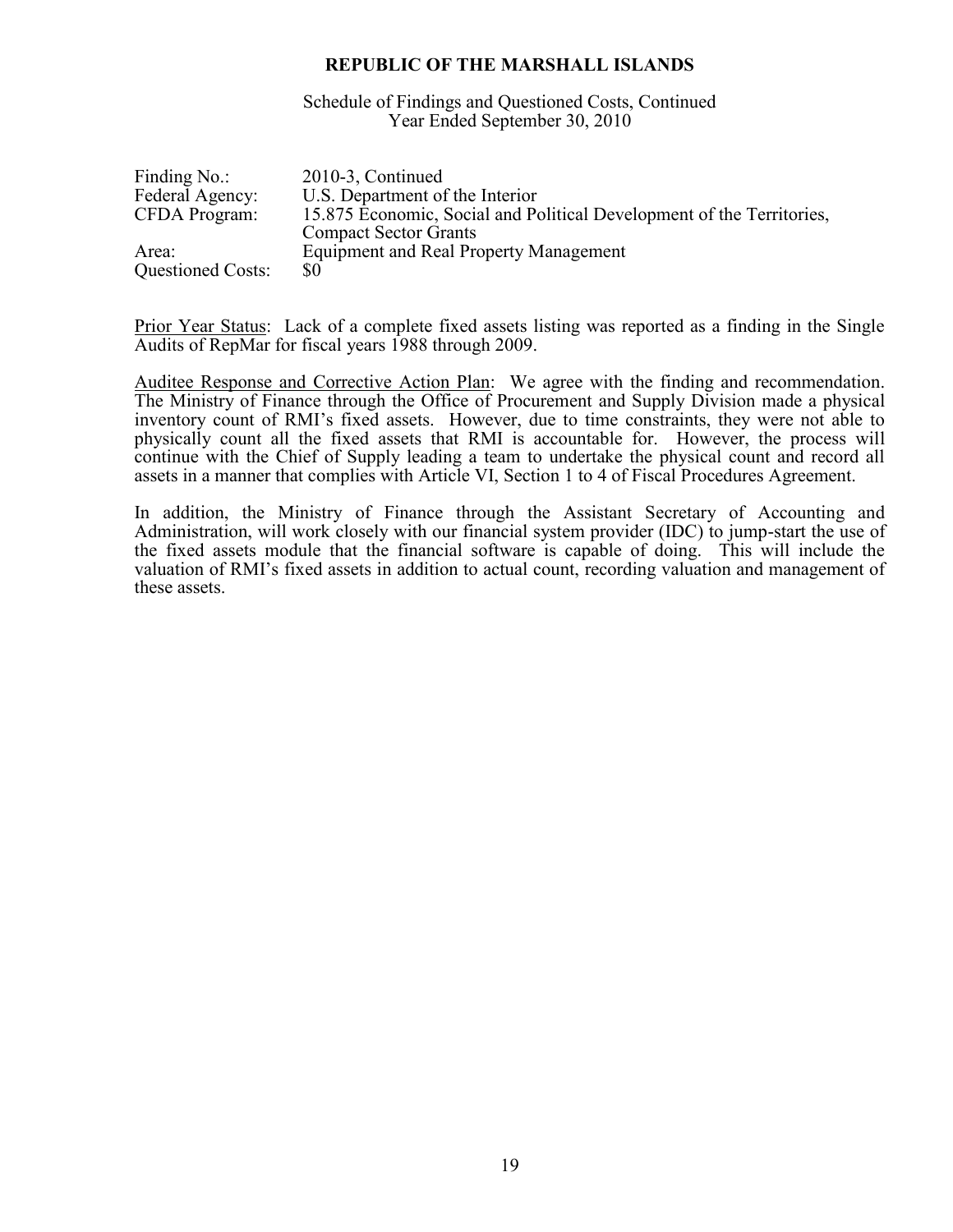Schedule of Findings and Questioned Costs, Continued Year Ended September 30, 2010

| Finding No.:     | 2010-4     |                                                                 |
|------------------|------------|-----------------------------------------------------------------|
| CFDA Program:    |            | USDA 10.567 Food Distribution Program                           |
|                  | DOI        | 15.875 Economic, Social and Political Development of the        |
|                  |            | Territories, Compact Sector Grants                              |
|                  | ED         | 84.027 Special Education Grants to States                       |
|                  | <b>HHS</b> | 93.003 Public Health and Social Services Emergency Fund         |
|                  | <b>HHS</b> | 93.069 Public Health Emergency Preparedness                     |
|                  | <b>HHS</b> | 93.110 Maternal and Child Health Federal Consolidated Programs  |
|                  | <b>HHS</b> | 93.118 Acquired Immunodeficiency Syndrome Activity              |
|                  | <b>HHS</b> | 93.163 Health Services in the Pacific Basin                     |
|                  | <b>HHS</b> | 93.268 Immunization Grants                                      |
|                  | <b>HHS</b> | 93.889 National Bioterrorism Hospital Preparedness Program      |
|                  | <b>HHS</b> | 93.938 Cooperative Agreements to Support Comprehensive School   |
|                  |            | Health Programs to Prevent the Spread of HIV and Other          |
|                  |            | <b>Important Health Problems</b>                                |
|                  |            | HHS 93.958 Block Grant for Community Mental Health Services     |
|                  | <b>HHS</b> | 93.959 Block Grants for Prevention and Treatment of Substance   |
|                  |            | Abuse                                                           |
|                  | <b>HHS</b> | 93.977 Preventive Health Services-Sexually Transmitted Diseases |
|                  |            | <b>Control Grants</b>                                           |
|                  | <b>HHS</b> | 93.988 Cooperative Agreements for State-Based Diabetes Control  |
|                  |            | Programs and Evaluation of Surveillance Systems                 |
| Area:            |            | Allowable Costs/Cost Principles                                 |
| Area:            |            | Procurement and Suspension and Debarment                        |
| Questional Costs | 01 002 750 |                                                                 |

Questioned Costs: \$1,003,258

Criteria: Expenditures incurred under federal programs should be in accordance with allowable costs/cost principles and should be directly related to and in accordance with program intent and objectives. Furthermore, section 3016.36 of 7 CFR 3016, section 80.36 of 34 CFR 80, and section 92.36 of 45 CFR 92, *Uniform Administrative Requirements for Grants and Cooperative Agreements to State and Local Governments*, and Article VI, Section 1(j)(1) of the Fiscal Procedures Agreement (FPA) states that RepMar may use its own procedures for procurement, whether done by government or its Sub-Grantees, provided that they meet the standards identified in these sections.

Condition: For the year ended September 30, 2010, we examined Accounts Payable Vouchers for seven (7) vendors with expenditures that aggregated \$1,938,796. Our procedures included scrutiny of supporting documentation, which documentation included attendant purchase requisitions, price quotations, vendor invoices, and paid check copies. Based on our procedures, we noted various matters that include potentially altered purchase requisitions, potentially altered price quotations, missing grant files/disbursement files, payments for goods that have been represented as not being received, and payments for services that have been represented as not being performed. The following exceptions were noted within the Federal Grants Fund (Fund  $\#600350$ ):

| CFDA#  | PO#      | Amount      | CFDA#  | PO#      | Amount       | CFDA#  | PO#      | Amount   |
|--------|----------|-------------|--------|----------|--------------|--------|----------|----------|
| 10.567 | P3616901 | 3.391<br>S. | 93.110 | P3323501 | 7.800<br>S.  | 93.889 | P3402401 | \$23,995 |
| 10.567 | P3476001 | 3.315       | 93.110 | P3279602 | 7.536        | 93.889 | P3427502 | 8.000    |
| 10.567 | P3710601 | 12.000      | 93.118 | P3246701 | 8.500<br>S.  | 93.938 | P3256901 | 3.893    |
| 84.027 | P3599201 | 4.445<br>S. | 93.118 | P3246801 | 7.950<br>S.  | 93.938 | P3438501 | 2.980    |
| 84.027 | P3599201 | 2.493       | 93.163 | P3293701 | \$23.450     | 93.938 | P3438601 | 3,876    |
| 84.027 | P3672901 | 4.303       | 93.163 | P3573501 | 15,000<br>S. | 93.938 | P3605201 | 3.333    |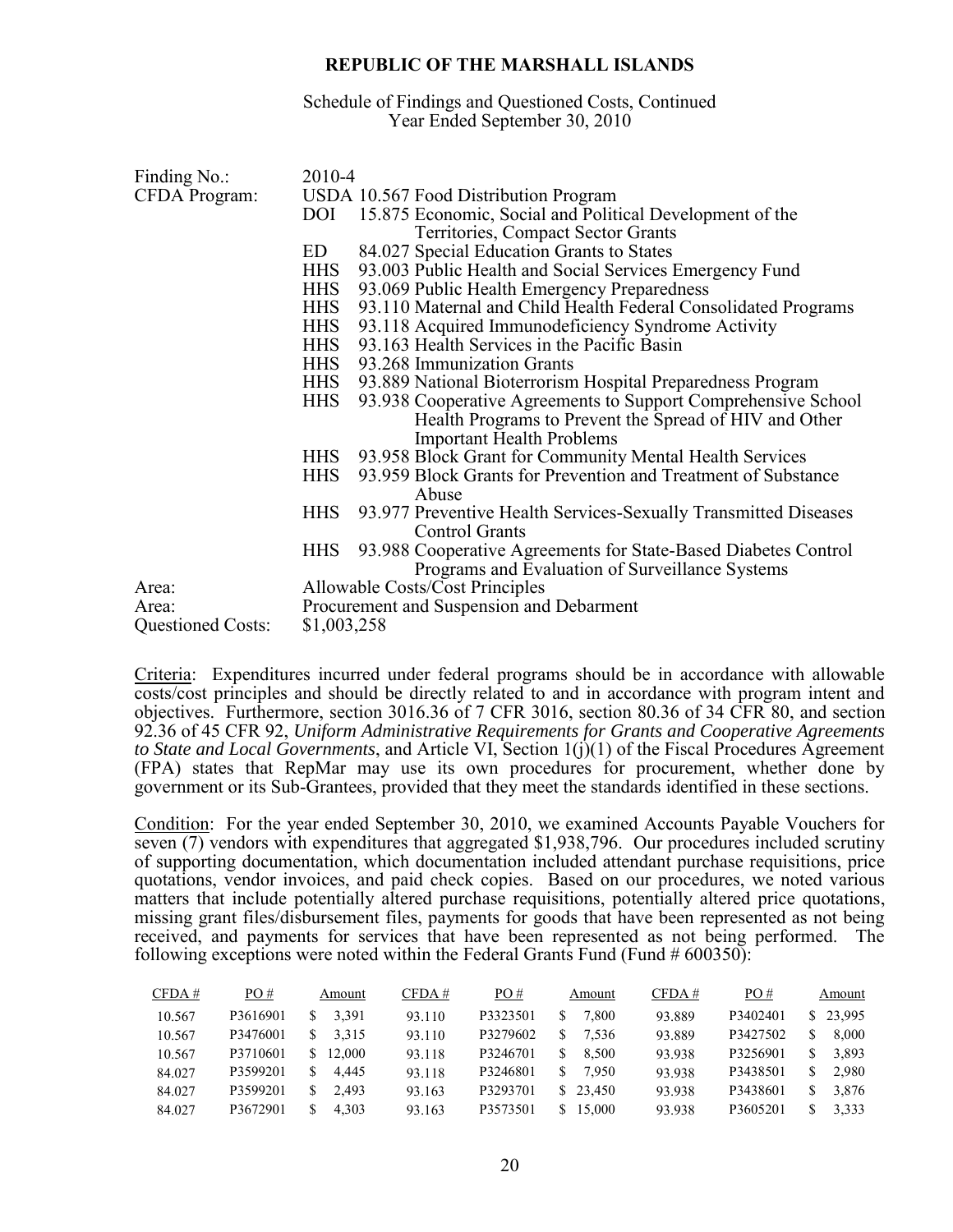Schedule of Findings and Questioned Costs, Continued Year Ended September 30, 2010

Finding No.: 2010-4, Continued<br>Questioned Costs: \$1,003,258 Questioned Costs:

# Condition, Continued:

| CFDA#  | PO#      | Amount       | CFDA#  | PO#      | Amount       | CFDA#  | PO#      |    | Amount |
|--------|----------|--------------|--------|----------|--------------|--------|----------|----|--------|
| 84.027 | P3672901 | \$<br>4,145  | 93.268 | P3333501 | S.<br>9,855  | 93.959 | P3225001 | \$ | 2,301  |
| 84.027 | P3436001 | \$<br>4,840  | 93.268 | P3333401 | \$<br>6,780  | 93.959 | P3421901 | S. | 2,605  |
| 84.027 | P3554601 | \$<br>2,762  | 93.268 | P3430501 | \$<br>6,000  | 93.977 | P3417901 | \$ | 6,255  |
| 84.027 | P3555001 | \$<br>3,317  | 93.268 | P3513001 | S.<br>3.000  | 93.977 | P3417701 | \$ | 7.252  |
| 93.003 | P3385401 | S.<br>8,671  | 93.268 | P3456201 | S.<br>9.863  | 93.977 | P3417801 | \$ | 7.305  |
| 93.069 | P3239201 | S.<br>8.241  | 93.268 | P3496601 | \$23,000     | 93.977 | P3456301 | S  | 8,520  |
| 93.069 | P3239101 | 10.788<br>S. | 93.268 | P3275201 | S.<br>8.882  | 93.977 | P3325701 | \$ | 8,782  |
| 93.069 | P3323401 | 9.330<br>S.  | 93.268 | P3279502 | S.<br>8.135  | 93.977 | P3386401 | \$ | 5.499  |
| 93.069 | P3427501 | 13,650<br>S. | 93.268 | P3333701 | S.<br>2,500  | 93.977 | P3385901 | \$ | 3,095  |
| 93.069 | P3427501 | \$<br>5,650  | 93.268 | P3540801 | \$<br>16,539 | 93.977 | P3385301 | \$ | 4,982  |
| 93.988 | P3285003 | \$<br>2,062  | 93.958 | P3285007 | \$<br>2,552  |        |          |    |        |

The following exceptions were noted within the Compact Sector Grants Funds (Fund #s 410100, 410102, 410110, 410150, and 510100):

| Fund # | PO#      | Amount       | Fund # | PO#      |    | Amount | Fund # | PO#      |    | Amount |
|--------|----------|--------------|--------|----------|----|--------|--------|----------|----|--------|
| 410100 | P3255701 | \$<br>5,835  | 410100 | P3644701 | \$ | 3,310  | 410100 | P3288301 | S  | 8,000  |
| 410100 | P3255701 | \$<br>2,735  | 410100 | P3643201 | \$ | 2,409  | 410100 | P3419601 | \$ | 10,000 |
| 410100 | P3417201 | \$<br>8,000  | 410100 | P3650901 | \$ | 3,446  | 410100 | P3556601 | \$ | 5,660  |
| 410100 | P3525501 | \$<br>2,995  | 410100 | P3649801 | \$ | 11,428 | 410100 | P3540902 | \$ | 3,285  |
| 410100 | P3519701 | \$<br>5,000  | 410100 | P3705301 | \$ | 2,003  | 410102 | P3420901 | \$ | 2,500  |
| 410100 | P3216001 | \$<br>2,355  | 410100 | P3706601 | \$ | 3,894  | 410102 | P3593301 | \$ | 2,000  |
| 410100 | P3225901 | \$<br>15,913 | 410100 | P3705401 | \$ | 2,202  | 410102 | P3230501 | \$ | 2,658  |
| 410100 | P3200101 | \$<br>5,059  | 410100 | P3710101 | \$ | 2,543  | 410102 | P3315401 | \$ | 5,975  |
| 410100 | P3256101 | \$<br>5,860  | 410100 | P3249601 | \$ | 6,081  | 410102 | P3321901 | \$ | 2,209  |
| 410100 | P3384501 | \$<br>2,953  | 410100 | P3718403 | \$ | 3,540  | 410102 | 127937   | \$ | 5,556  |
| 410100 | P3380901 | \$<br>4,091  | 410100 | P3718402 | \$ | 2,250  | 410102 | 127939   | \$ | 2,095  |
| 410100 | P3381001 | \$<br>2,079  | 410100 | P3718401 | \$ | 2,000  | 410102 | 127940   | \$ | 8,039  |
| 410100 | P3400801 | \$<br>2,990  | 410100 | P3226401 | \$ | 22,150 | 410102 | P3396801 | \$ | 8,787  |
| 410100 | P3481701 | \$<br>10,340 | 410100 | P3314601 | \$ | 2,045  | 410102 | P3415901 | \$ | 16,924 |
| 410100 | P3482601 | \$<br>4,256  | 410100 | P3338301 | \$ | 3,500  | 410102 | P3408801 | \$ | 8,600  |
| 410100 | P3526101 | \$<br>4,485  | 410100 | P3419501 | \$ | 2,920  | 410102 | P3429001 | \$ | 3,013  |
| 410100 | P3536001 | \$<br>4,120  | 410100 | P3556701 | \$ | 2,734  | 410102 | P3426001 | \$ | 7,183  |
| 410100 | P3536101 | \$<br>3,120  | 410100 | P3556701 | \$ | 2,088  | 410102 | P3429301 | \$ | 14,027 |
| 410100 | P3559301 | \$<br>3,748  | 410100 | P3556701 | \$ | 2,692  | 410102 | P3482301 | \$ | 2,009  |
| 410100 | P3599501 | \$<br>5,058  | 410100 | P3693401 | \$ | 5,682  | 410102 | P3511401 | \$ | 18,761 |
| 410102 | P3511201 | \$<br>10,475 | 410102 | P3692701 | \$ | 2,597  | 410110 | P3294201 | \$ | 4,196  |
| 410102 | P3533901 | \$<br>5,950  | 410102 | P3518401 | \$ | 10,400 | 410110 | P3294001 | \$ | 7,975  |
| 410102 | P3545101 | \$<br>6,815  | 410102 | P3537201 |    | 72,585 | 410150 | Q1049901 | \$ | 8,995  |
| 410102 | P3541101 | \$<br>2,166  | 410102 | 124943   | S  | 22,950 | 410150 | O1068601 | \$ | 2,594  |
| 410102 | P3595801 | \$<br>2,685  | 410102 | P3458001 | \$ | 21,690 | 410150 | Q1049701 | \$ | 2,565  |
| 410102 | P3646901 | \$<br>4,552  | 410102 | P3540901 | \$ | 29,993 | 410150 | Q1065001 | \$ | 5,894  |
| 410102 | P3650201 | \$<br>4,531  | 410102 | P3540901 | \$ | 26,708 | 410150 | Q1165101 | \$ | 4,066  |
| 410102 | P3655801 | \$<br>3,651  | 410110 | P3424601 | \$ | 5,033  | 410150 | Q1181401 | \$ | 5,540  |
| 410102 | P3696101 | \$<br>3,567  | 410110 | P3272401 | \$ | 4,944  | 510100 | P3456901 | \$ | 2,396  |
| 410102 | P3698601 | \$<br>8,800  | 410110 | P3598601 | \$ | 8,337  |        |          |    |        |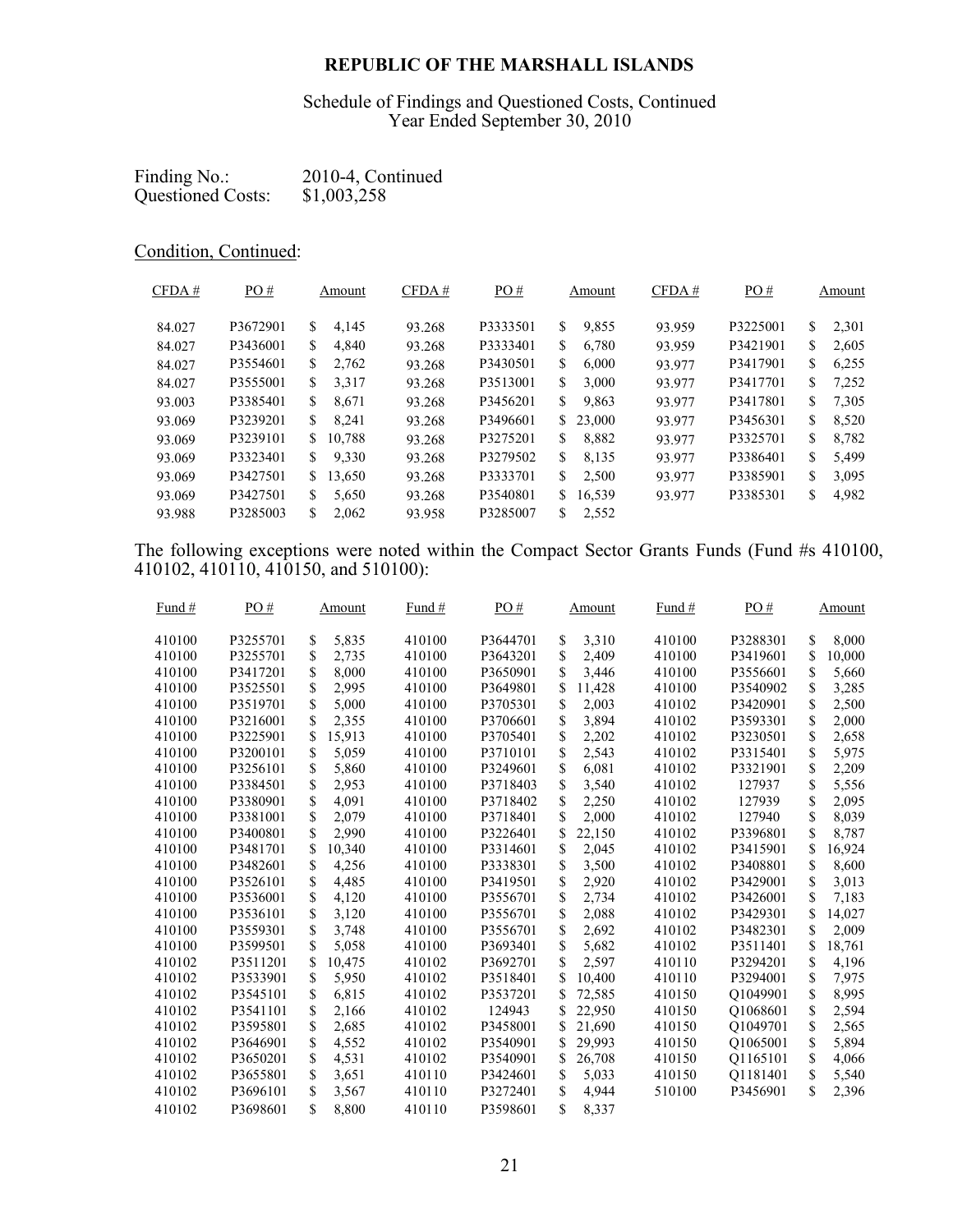Schedule of Findings and Questioned Costs, Continued Year Ended September 30, 2010

Finding No.: 2010-4, Continued<br>Questioned Costs: \$1,003,258 Questioned Costs:

Cause: The cause of the above condition is the lack of attendant documentation supporting expenditures charged to a Federal program and ensuring that such expenditures are directly related to the program and are in accordance with program intent and objectives, and the lack of adequate internal control policies and procedures requiring the documentation of procurement procedures to ensure compliance with federal procurement requirements.

Effect: The effect of the above condition is noncompliance with allowable costs/cost principles and procurement standards. Questioned costs exist, as follows:

| CFDA # | OC Amount   |
|--------|-------------|
| 10.567 | S<br>18,706 |
| 15.875 | 629,840     |
| 84.027 | 26,305      |
| 93.003 | 8.671       |
| 93.069 | 47,659      |
| 93.110 | 15,336      |
| 93.118 | 16,450      |
| 93.163 | 38,450      |
| 93.268 | 94,554      |
| 93.889 | 31,995      |
| 93.938 | 14,082      |
| 93.958 | 2,552       |
| 93.959 | 4,906       |
| 93.977 | 51,690      |
| 93.988 | 2,062       |
|        | \$1,003,258 |

Recommendation: We recommend that RepMar ensure that expenditures incurred under federal programs are evidenced by supporting documentation indicating that such expenditures are directly related to and in accordance with program intent and objectives. Furthermore, we recommend that RepMar ensure supporting documentation is adequate to comply with federal procurement requirements. Specifically, supporting documentation should indicate the history of procurement, including the rationale for and method of procurement, the contractor selection or rejection, and the basis for the contract price.

Auditee Response and Correction Action Plan: We agree with the finding and recommendation. For FY 2011, tighter controls are being instituted and adequate documentation is being maintained to ensure compliance with US Federal procurement requirements as stipulated in the Financial Procedures Agreement.

Stricter documentation procedures will be established (into the Standard Operating Procedures). These procedures will take into account the maximum requirements under the Financial Procedures Agreement and the Procurement Code. Similarly, supervisory and monitoring processes will be established and reflected in the Standard Operating Procedures.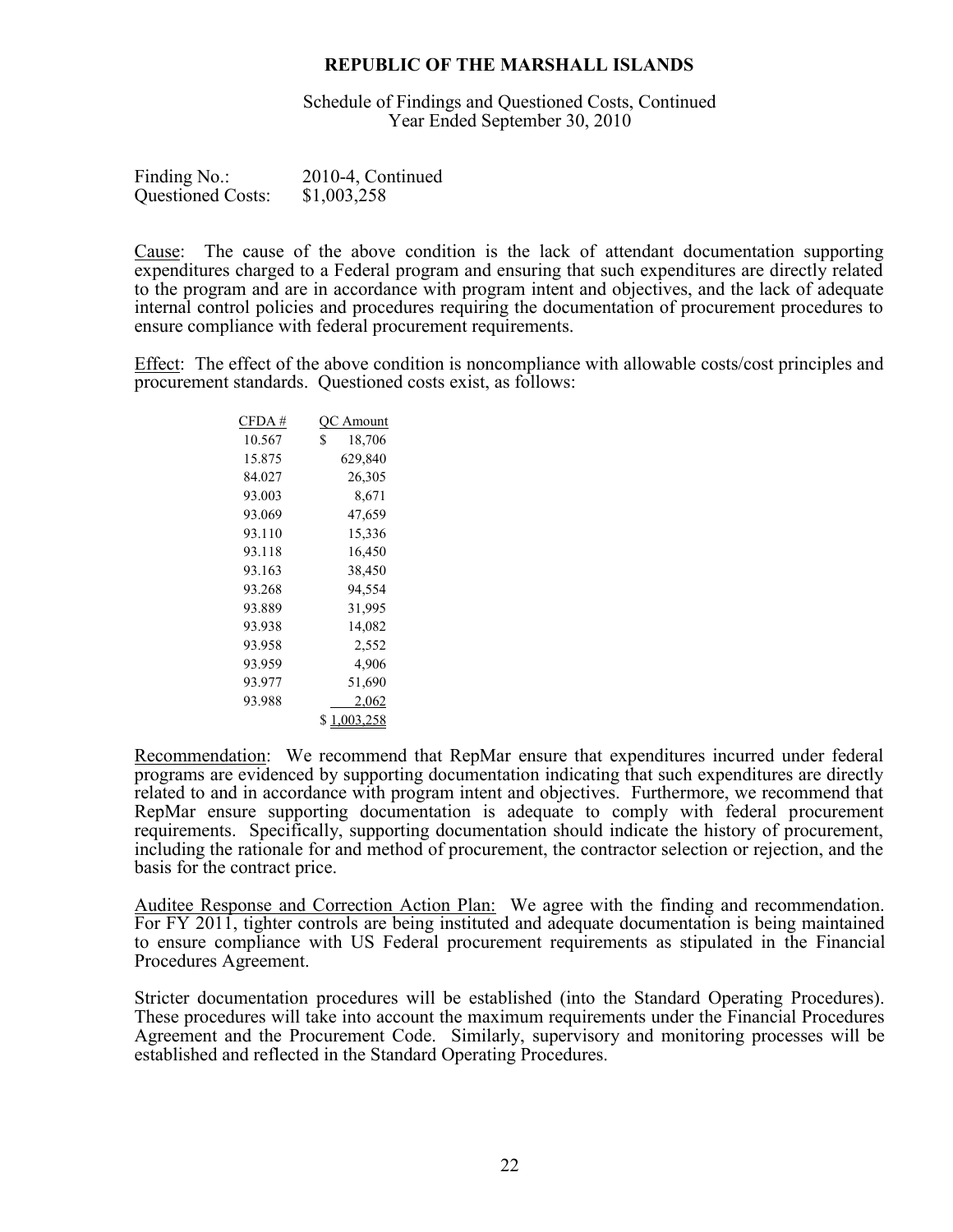Schedule of Findings and Questioned Costs, Continued Year Ended September 30, 2010

| Finding No.:      | 2010-5                                                     |
|-------------------|------------------------------------------------------------|
| Federal Agency:   | U.S. Department of Health and Human Services               |
| CFDA Program:     | 93.003 Public Health and Social Services Emergency Fund    |
|                   | 93.069 Public Health Emergency Preparedness                |
|                   | 93.217 Family Planning-Services                            |
|                   | 93.889 National Bioterrorism Hospital Preparedness Program |
| Area:             | Procurement and Suspension and Debarment                   |
| Questioned Costs: | \$504,423                                                  |

Criteria: Section 92.36 of 45 CFR 92, *Uniform Administrative Requirements for Grants and Cooperative Agreements to State and Local Governments*, states that RepMar may use its own procedures for procurement, whether done by government or its Sub-Grantees, provided that they meet the standards identified in this section.

RepMar's Procurement Code states the following:

- (a) Section 124 unless otherwise authorized by law, all Government contracts shall be awarded by competitive sealed bidding.
- (b) Section 127 procurement of goods and services not exceeding \$25,000 may be made in accordance with small purchase procedures promulgated by RepMar's Policy Office. Small purchase procedures are those relatively simple and informal methods for securing services, supplies, or other property that do not cost more than \$25,000. RepMar's Ministry of Finance has previously declared that if small purchase procedures are used, price or rate quotations shall be obtained from an adequate number of qualified sources.
- (c) Section 128 a contract may be awarded for a supply, service, or construction item without competition when it is determined in writing that there is only one source for the required supply, service, or construction item.

Condition: Of \$11,359,316 in non-payroll expenditures for the Grants Assistance Fund (excluding the Compact Sector Grants), twenty eight (28) items, totaling \$3,144,622, were tested. We noted the following items where supporting documentation was inadequate to evidence the procurement process:

| Item #         | CFDA#<br>PO#<br>Fund #<br>G/L Account Name |        | Amount   |                             |               |
|----------------|--------------------------------------------|--------|----------|-----------------------------|---------------|
|                | 600350                                     | 93.217 | P3581501 | Other Supplies/Materials    | \$<br>8,323   |
| $\overline{2}$ | 700370                                     | N/A    | C0321901 | <b>Contractual Services</b> | \$<br>84,402  |
| 3              | 600350                                     | 93.069 | P3585301 | Equipment                   | \$<br>98,000  |
|                | 600350                                     | 93.889 | P3585302 | Equipment                   | \$<br>78,000  |
|                | 600350                                     | 93.003 | P3585303 | Equipment                   | \$<br>25,000  |
|                | 600350                                     | 93.003 | P3585304 | Equipment                   | \$<br>25,000  |
| 4              | 700370                                     | N/A    | P3571701 | Vehicles                    | \$<br>31,275  |
| 5              | 600350                                     | 93.889 | P3391101 | Equipment                   | \$<br>77,500  |
|                | 600350                                     | 93.003 | P3391102 | Equipment                   | \$<br>120,000 |
|                | 600350                                     | 93.069 | P3391103 | Equipment                   | \$<br>72,600  |
| 6              | 600350                                     | 93.069 | P3323401 | Equipment                   | \$<br>9,330   |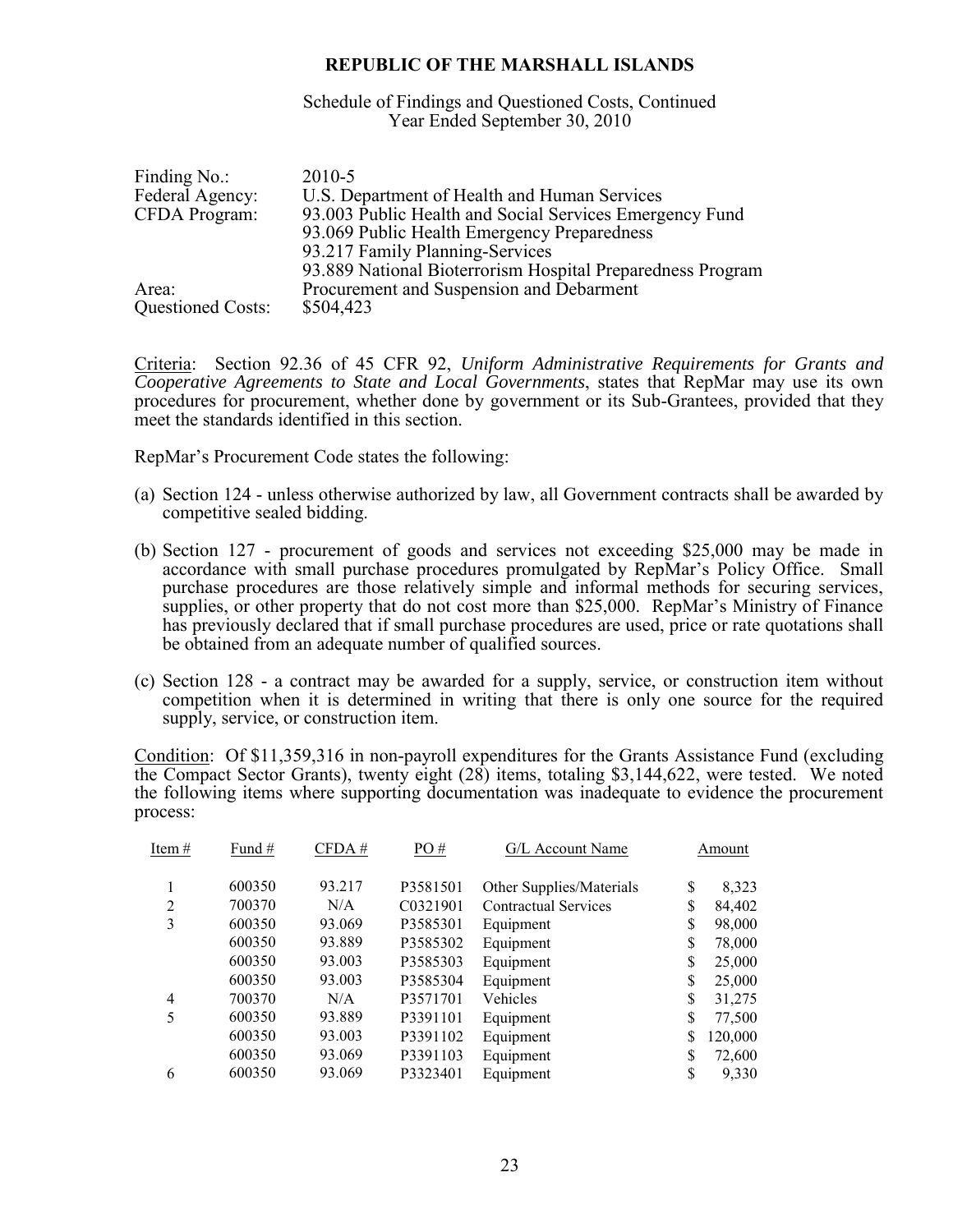Schedule of Findings and Questioned Costs, Continued Year Ended September 30, 2010

| Finding No.:             | 2010-5, Continued                                          |
|--------------------------|------------------------------------------------------------|
| Federal Agency:          | U.S. Department of Health and Human Services               |
| CFDA Program:            | 93.003 Public Health and Social Services Emergency Fund    |
|                          | 93.069 Public Health Emergency Preparedness                |
|                          | 93.217 Family Planning-Services                            |
|                          | 93.889 National Bioterrorism Hospital Preparedness Program |
| Area:                    | Procurement and Suspension and Debarment                   |
| <b>Questioned Costs:</b> | \$504,423                                                  |

#### Condition, Continued:

For item # 1, three informal price quotations were not on file. In addition, the purchase price for items listed on the vendor invoice did not agree with the price quotation received from the vendor. Accordingly, questioned costs in the amount of \$8,323 are reported.

For item # 2, the method of procurement utilized was competitive sealed proposal as provided under Section 126 of RepMar's Procurement Code; however, no documentation was provided to support the use of this method in lieu of the competitive sealed bidding method. Furthermore, no documentation was provided evidencing that adequate public notice of the Request for Proposal was given. As the funding source is non-federal, no questioned costs are reported.

For item # 3, procurement was not supported by competitive sealed bidding or any other appropriate methodology, thus purchase appears to have been sole sourced. Accordingly, questioned costs in the amount of \$226,000 are reported.

For item  $# 4$ , this item has been reported as a deficiency and matter of noncompliance within Finding 2010-8. As the funding source is non-federal, no questioned costs are reported.

For item # 5, procurement was not supported by competitive sealed bidding or any other appropriate methodology, thus purchase appears to have been sole sourced. Accordingly, questioned costs in the amount of \$270,100 are reported.

For item  $# 6$ , this item has been reported as a deficiency and matter of noncompliance within Finding 2010-4, including questioned costs in the amount of \$9,330.

Cause: The cause of the above condition is the lack of adequate internal control policies and procedures requiring the documentation of procurement procedures to ensure compliance with federal procurement requirements.

Effect: The effect of the above condition is noncompliance with procurement standards. Questioned Costs exist, as follows:

| CFDA # | <b>OC</b> Amount |
|--------|------------------|
| 93.069 | \$<br>170,600    |
| 93.217 | 8,323            |
| 93.889 | 155,500          |
| 93.003 | 170,000          |
|        | \$<br>504.423    |

Recommendation: We recommend that RepMar ensure supporting documentation is adequate to comply with federal procurement requirements. Specifically, supporting documentation should indicate the history of procurement, including the rationale for and method of procurement, the contractor selection or rejection, and the basis for the contract price.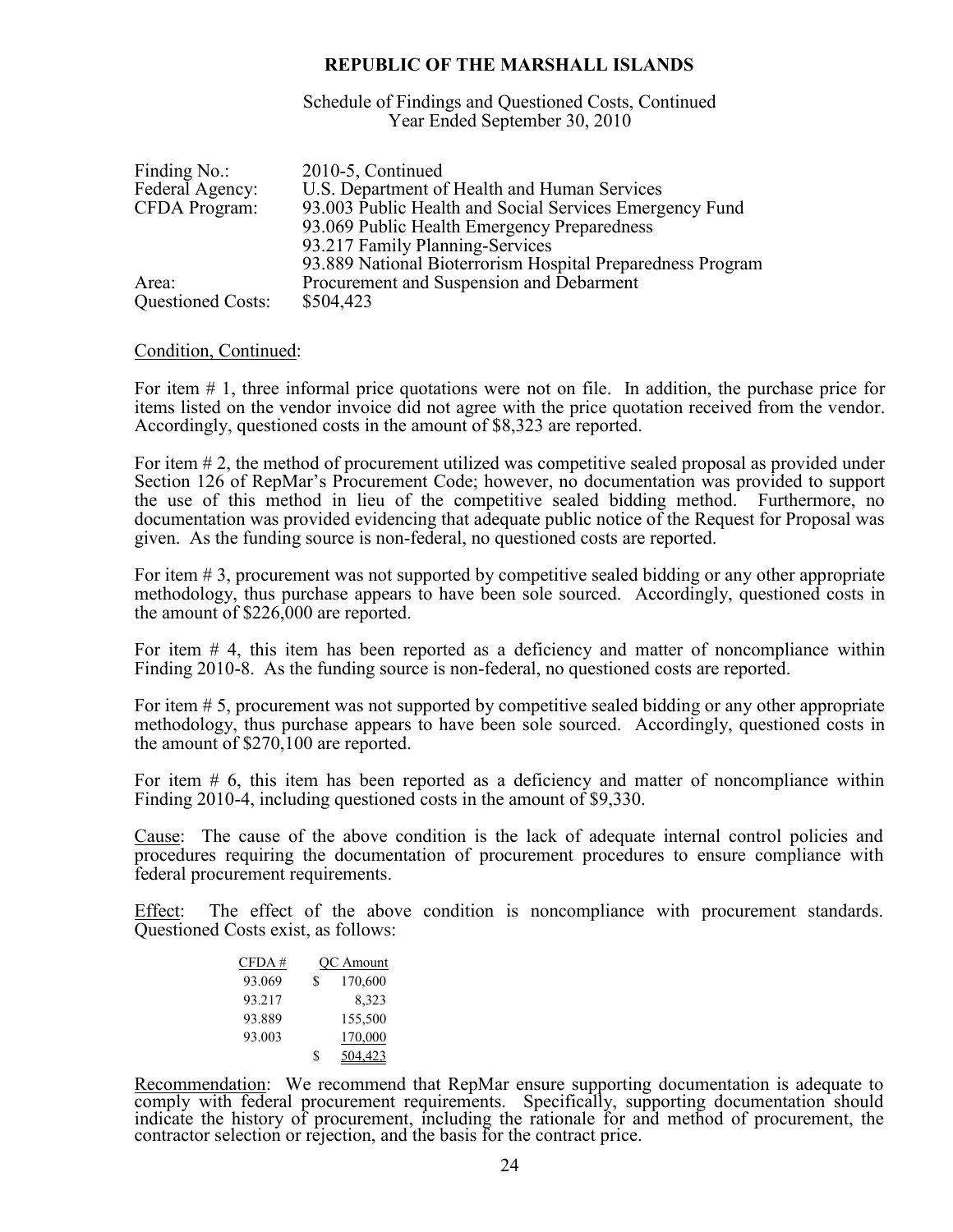Schedule of Findings and Questioned Costs, Continued Year Ended September 30, 2010

| Finding No.:             | $2010-5$ , Continued                                       |
|--------------------------|------------------------------------------------------------|
| Federal Agency:          | U.S. Department of Health and Human Services               |
| CFDA Program:            | 93.003 Public Health and Social Services Emergency Fund    |
|                          | 93.069 Public Health Emergency Preparedness                |
|                          | 93.217 Family Planning-Services                            |
|                          | 93.889 National Bioterrorism Hospital Preparedness Program |
| Area:                    | Procurement and Suspension and Debarment                   |
| <b>Questioned Costs:</b> | \$504,423                                                  |

Auditee Response and Correction Action Plan: We agree with the finding and recommendation. The Ministry of Finance's Procurement and Supply Division established a policy allied by improved working procedures to ascertain appropriate internal control. In that respect, the Procurement and Supply Unit will take stringent measures by ensuring that the process of procuring and supplying, including observation of the relevant procedures as disclosed in the Procurement Code, are strictly followed and complied with accordingly.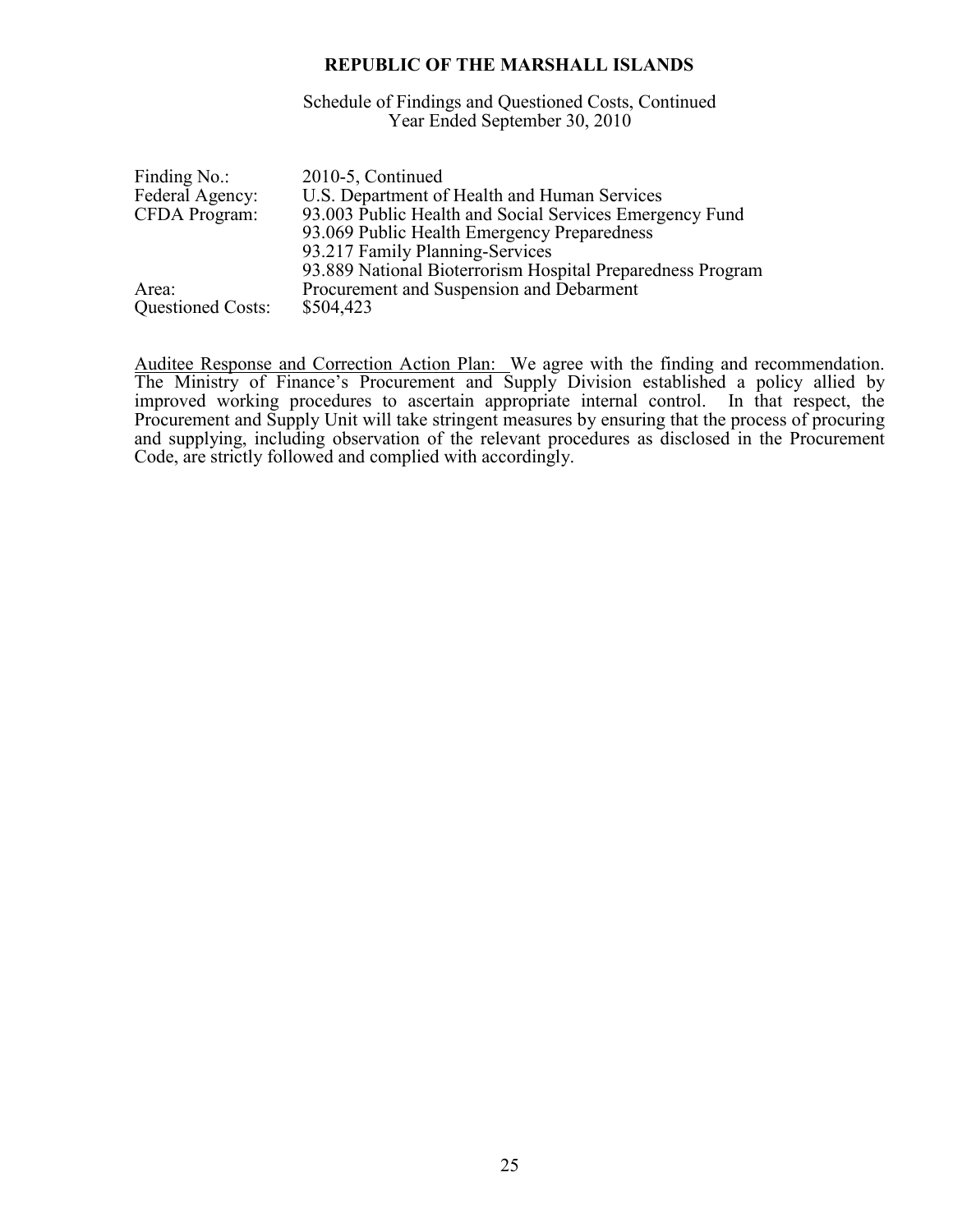Schedule of Findings and Questioned Costs, Continued Year Ended September 30, 2010

| Finding No.:             | 2010-6                                                                |
|--------------------------|-----------------------------------------------------------------------|
| Federal Agency:          | U.S. Department of the Interior                                       |
| CFDA Program:            | 15.875 Economic, Social and Political Development of the Territories, |
|                          | <b>Compact Sector Grants</b>                                          |
| Area:                    | Period of Availability of Federal Funds                               |
| <b>Questioned Costs:</b> | \$301,338                                                             |

Criteria: The grant award for the FY 2011 RMI Health Sector Grant stipulates that the effective date of the grant is October 1, 2010 through September 30, 2011. Where a funding period is specified, a grantee may charge to the award only costs resulting from obligations of the funding period.

Condition: At September 30, 2010, RepMar was liable for certain expenditures in the amount of \$301,338, representing utility charges for the months of July 2010 to September 2010, and which were subsequently paid (check # 79861) on October 20, 2010. These expenditures were recorded in fiscal year 2011 within Fund 410110 (Cost Center # CB3001) against the FY 2011 RMI Health Sector Grant. An audit adjustment was proposed to record these as accrued expenditures at September 30, 2010 within Fund 410110.

Cause: The cause of the above condition is the obligation of Sector Grant Funds for services that were incurred outside of the funding period.

Effect: The effect of the above condition is noncompliance with period of availability requirements as stipulated in the grant award. A questioned cost of \$301,338 exists.

Recommendation: We recommend RepMar comply with the period of availability requirements as stipulated in the grant award for the FY 2011 RMI Health Sector Grant.

Auditee Response and Corrective Action Plan: We agree with the finding and recommendation. Our plan of action for FY 2011 will include monitoring Compact expenditures to ensure proper accrual within the grant period.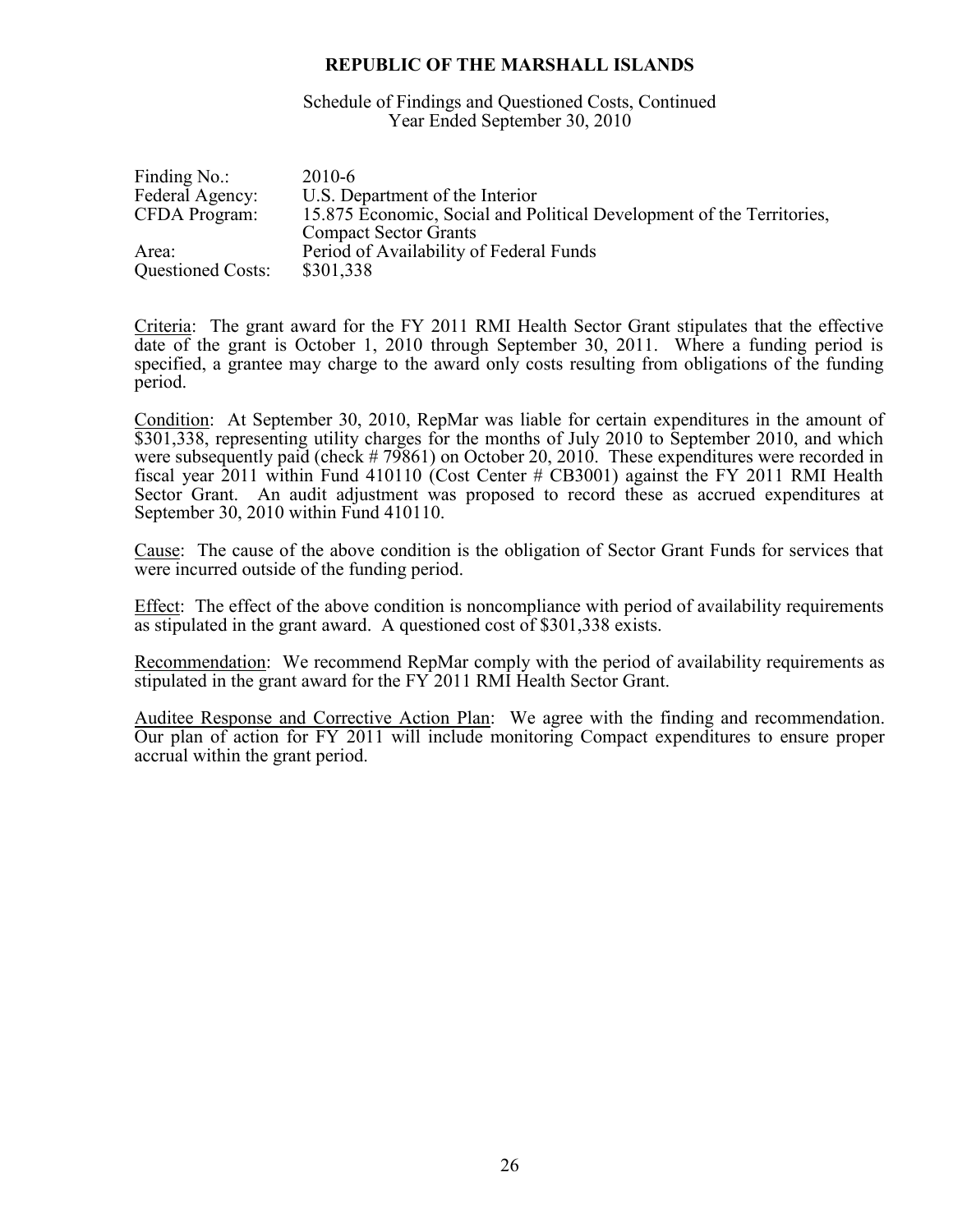Schedule of Findings and Questioned Costs, Continued Year Ended September 30, 2010

| Finding No.:             | 2010-7                                                                |
|--------------------------|-----------------------------------------------------------------------|
| Federal Agency:          | U.S. Department of the Interior                                       |
| CFDA Program:            | 15.875 Economic, Social and Political Development of the Territories, |
|                          | <b>Compact Sector Grants</b>                                          |
| Area:                    | <b>Subrecipient Monitoring</b>                                        |
| <b>Questioned Costs:</b> | \$0                                                                   |

Criteria: Article VI, Section  $1(a)(1)$  of the Fiscal Procedures Agreement (FPA) states that fiscal control and accounting procedures of RepMar, as well as its Sub-Grantees, shall be sufficient to: (i) permit the preparation of reports required by the FPA and the Compact, as amended; and (ii) permit the tracing of funds to a level of expenditures adequate to establish that such funds have been used in compliance with the provisions of the Compact, as amended, and applicable agreements. Furthermore Article VI, Section  $1(k)(1)$  of the FPA states that RepMar shall ensure that: (i) every Sub-Grant includes any clauses required by the Compact, as amended, the sector Grant awards, and the FPA; (ii) Sub-Grantees are aware of the requirements imposed upon them by the Compact, as amended, the sector Grants and the FPA; and (iii) Sub-Grantee can meet the financial management standards of the FPA.

Condition: During the year ended September 30, 2010, RepMar sub-granted Supplemental Education Grant awards amounting to \$963,623 to the Marshall Islands Scholarship Grant and Loan Board (MISGLB) and \$125,000 to the College of the Marshall Islands (CMI); however, no Sub-Grant agreements or Memoranda of Understanding were executed with MISGLB and CMI for the aforementioned funding. As separate OMB Circular A-133 Audits are performed on these entities, no questioned costs result.

Cause: The cause of the above condition is the lack of adequate internal control policies and procedures requiring 1) the execution of Sub-Grant agreements with Sub-Grantees; and 2) compliance with special tests and provisions of the FPA.

Effect: The effect of the above condition is noncompliance with specific provisions of the FPA.

Recommendation: We recommend that RepMar comply with the specific provisions of the FPA and execute Sub-Grant agreements with all Sub-Grantees.

Auditee Response and Corrective Action Plan: We agree with the finding and recommendation. Our corrective action plan will involve the Ministry of Finance through the Secretary of Finance and the Chairman of the Audit Resolutions Committee, to ensure that RepMar comply with the provisions of the FPA and require sub-grant agreements or MOU with all Sub-Grantees prior to any release of payments. Our anticipated completion date or our corrective action plan is on September 30, 2011.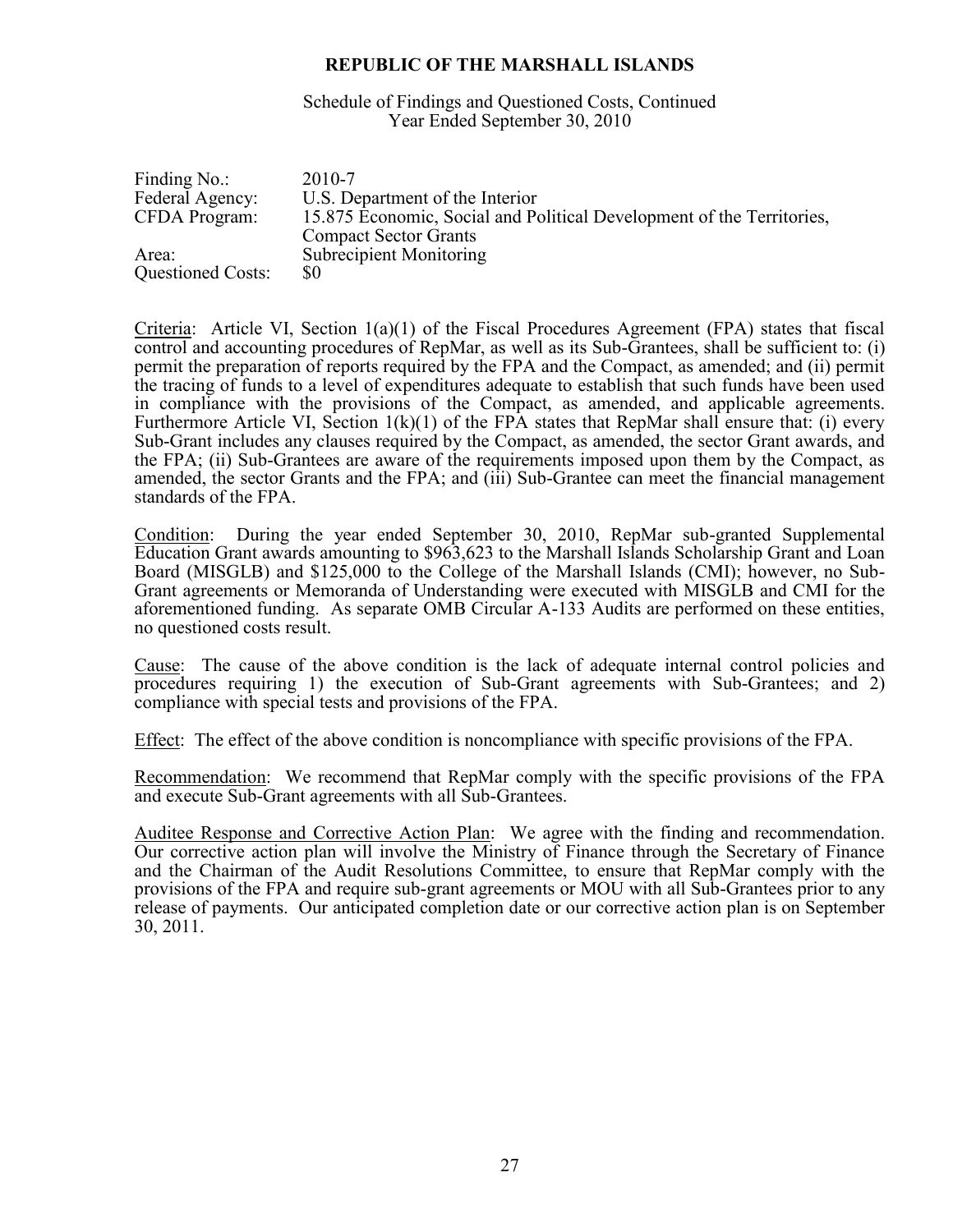Schedule of Findings and Questioned Costs, Continued Year Ended September 30, 2010

Finding No.: 2010-8<br>Area: Expend Expenditures/RMI Procurement Code

Criteria: Expenditures incurred should be supported by valid and authorized documentation evidencing actual goods and services provided. Furthermore, the procurement of goods and services should be in accordance with RepMar's Procurement Code.

Condition: During the year ended September 30, 2010, we examined Accounts Payable Vouchers for seven (7) vendors with expenditures that aggregated \$1,938,796. Our procedures included scrutiny of supporting documentation, which documentation included attendant purchase requisitions, price quotations, vendor invoices, and paid check copies. Based on our procedures, we noted various matters that include potentially altered purchase requisitions, potentially altered price quotations, missing grant files/disbursement files, payments for goods that have been represented as not being received, and payments for services that have been represented as not being performed. The following exceptions were noted within the General Fund (Fund # 100100), Ministry of Justice Fund (Fund  $\frac{3}{2}$  200332), European Union Grants Fund (Fund  $\frac{3}{2}$  700100), and ROC Projects Fund (Fund 700370):

| Fund # | PO#      |    | Amount   | Fund # | PO#      |    | Amount   | Fund # | PO#      |    | Amount   |
|--------|----------|----|----------|--------|----------|----|----------|--------|----------|----|----------|
| 100100 | P3323201 | \$ | 2,140    | 100100 | P3476401 | \$ | 3,000    | 700370 | P3517501 | \$ | 14,000   |
| 100100 | P3323201 | \$ | 3,460    | 100100 | P3502301 | S  | 2,677    | 700370 | P3571701 | \$ | 14,950   |
| 100100 | P3263301 | \$ | 2.395    | 100100 | P3632901 | S  | 10.000   | 700370 | P3571701 | S. | 31,275   |
| 100100 | P3269201 | S  | 3,470    | 100100 | P3483901 | S. | 25,951   | 700370 | P3571701 | S. | 31,275   |
| 100100 | P3389901 | \$ | 2,532    | 100100 | P3505101 | S  | 3.450    | 700370 | P3506301 | S. | 22,950   |
| 100100 | P3394401 | \$ | 9,900    | 100100 | P3589301 | S. | 20,000   | 700370 | P3509701 | \$ | 23,950   |
| 100100 | P3404401 | \$ | 6,305    | 100100 | P3710602 | S. | 12,950   | 700370 | P3529601 | S  | 5,500    |
| 100100 | P3478401 | \$ | 2,595    | 100100 | 131140   | \$ | 4,616    | 700370 | P3528201 | S. | 28,080   |
| 100100 | P3494801 | S  | 2,916    | 200332 | P3209301 | \$ | 4,345    | 700370 | P3610301 | S. | 25,500   |
| 100100 | P3627601 | S  | 3.003    | 700100 | P3579801 | \$ | 3,000    | 700370 | P3625701 |    | \$24,650 |
| 100100 | P3677101 | \$ | 9.900    | 700100 | 124790   | \$ | 2,032    | 700370 | P3650501 | S  | 4,150    |
| 100100 | P3248401 | S. | 28,000   | 700100 | P3387501 | \$ | 3,000    | 700370 | P3650401 | S. | 25,500   |
| 100100 | P3312701 | S. | 28,000   | 700370 | P3302801 | S. | 21,850   | 700370 | P3667801 | S. | 24,690   |
| 100100 | P3350301 |    | \$28,000 | 700370 | P3469601 |    | \$29,500 |        |          |    |          |
| 100100 | P3364501 | S. | 29,000   | 700370 | P3517601 | S. | 33,850   |        |          |    |          |

Cause: The cause of the above condition is the lack of attendant documentation supporting expenditures and the lack of adequate internal control policies and procedures requiring the documentation of procurement procedures to ensure compliance with RepMar's Procurement Code.

Effect: The effect of the above condition is the possibility of invalid expenditures, the payment for goods and services not provided, and noncompliance with RepMar's procurement standards.

Recommendation: We recommend that RepMar ensure that expenditures incurred are evidenced by supporting documentation indicating that such expenditures are valid and have been actually provided. Furthermore, we recommend that RepMar ensure supporting documentation is adequate to comply with RepMar's procurement requirements. Specifically, supporting documentation should indicate the history of procurement, including the rationale for and method of procurement, the contractor selection or rejection, and the basis for the contract price.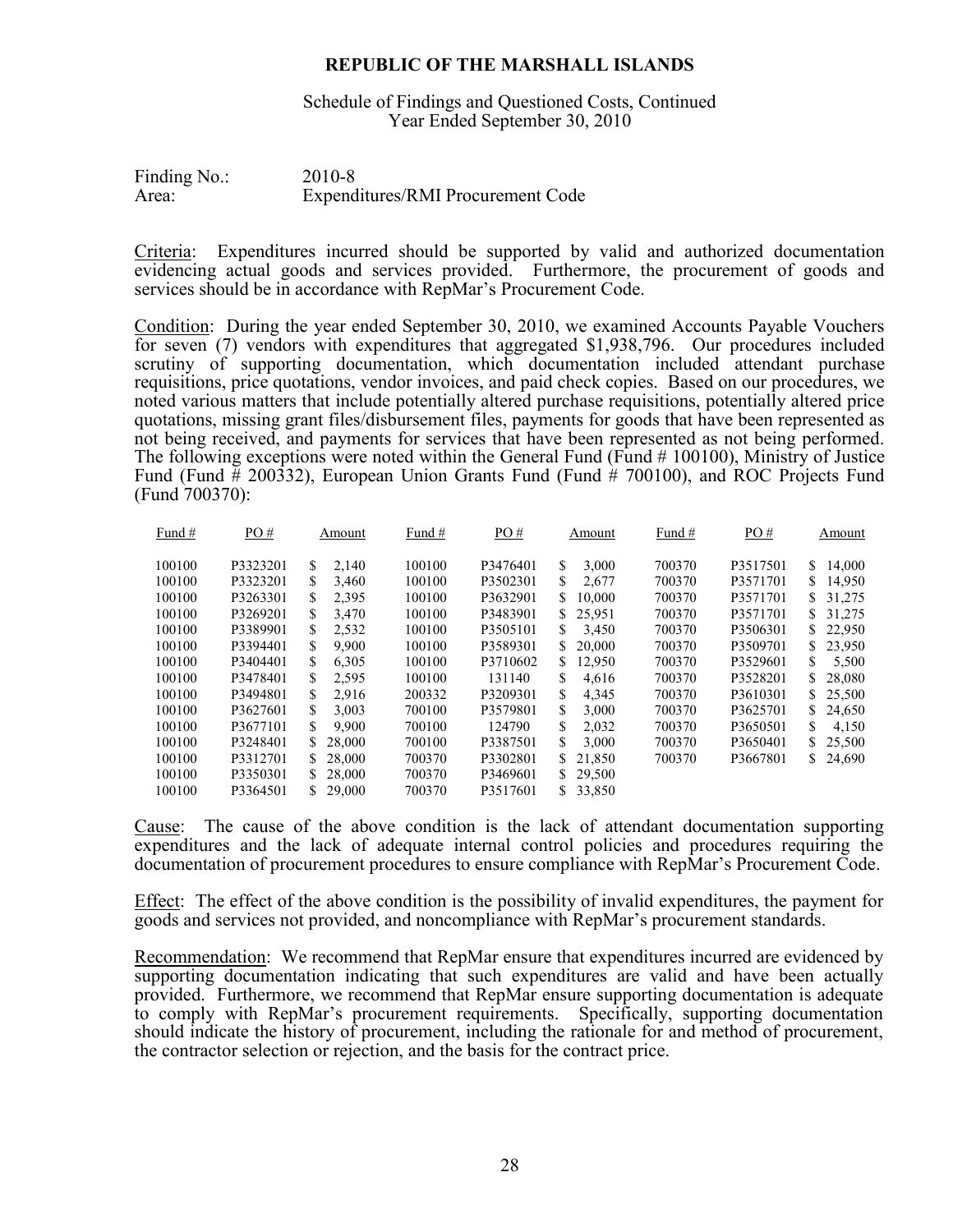Schedule of Findings and Questioned Costs, Continued Year Ended September 30, 2010

Finding No.: 2010-8, Continued<br>Area: Expenditures/RMI Expenditures/RMI Procurement Code

Auditee Response and Correction Action Plan: The Chief of Procurement and Supply and Chief of Accounting have been designated as the Ministry's officials' in-charge to develop procedures and adequate internal control policies to ensure proper documentation, as well to ensure compliance with allowable costs/ cost principles and the procurement requirements as stipulated under the *FPA*. In addition to that, the Accounts Payable Division, being the last division in process, will screen incoming requests to ensure all adequate and required supporting documentations are provided and attached to requests prior to printing of checks.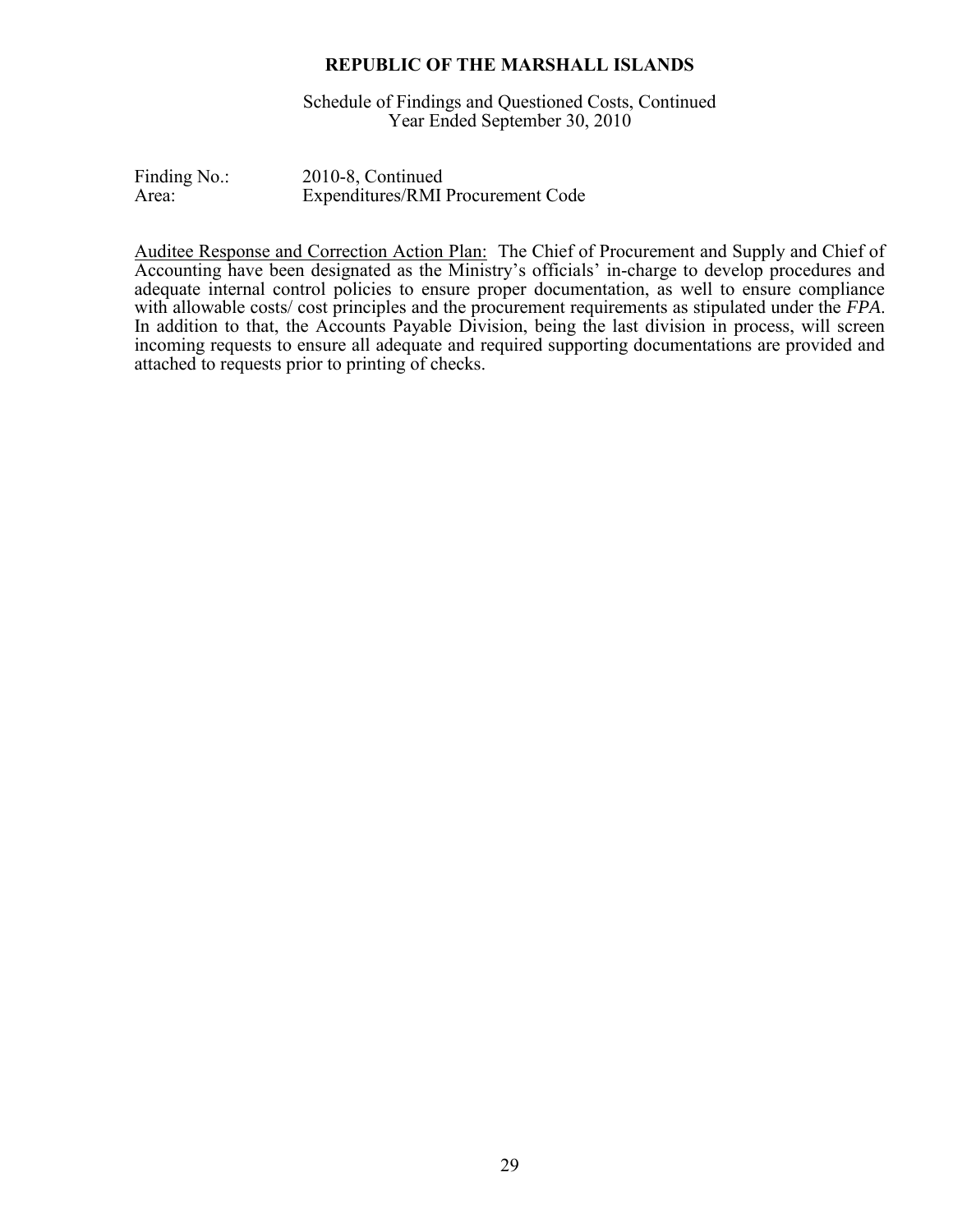Schedule of Findings and Questioned Costs, Continued Year Ended September 30, 2010

Finding No.: 2010-9<br>Area: Bank R **Bank Reconciliations** 

Criteria: Adequate internal control policies and procedures should be established to require the recording of unrecorded transactions identified during the bank reconciliation process to facilitate accurate financial reporting.

Condition: At September 30, 2010, the Ministry of Finance identified unrecorded transactions during the bank reconciliation process as follows:

| $G/L$ Account # | Account Name          | Unrecorded<br>Deposits | Unrecorded<br><b>Disbursements</b> | Net Unrecorded<br>Amount |  |
|-----------------|-----------------------|------------------------|------------------------------------|--------------------------|--|
| 100100-013010   | General Account       | 526.177                | 355.965                            | 170.212                  |  |
| 100100-013015   | Ebeye General Account | 421.763                | 658.449                            | (236,686)                |  |
| 100100-013020   | Payroll Account       | 200,000                | $\overline{\phantom{0}}$           | 200,000                  |  |

Audit adjustments were proposed to record the related revenue and expenditure amounts associated with these unrecorded transactions.

Cause: The cause of the above condition is the lack of timely preparation and independent verification of monthly bank reconciliations and of timely follow up on unrecorded reconciling items.

Effect: The effect of the above condition is the material misstatement of revenue and expenditure amounts resulting in inaccurate financial reporting.

Recommendation: We recommend that management establish policies and procedures requiring timely preparation and independent verification of monthly bank reconciliations and timely follow up on unrecorded reconciling items.

Auditee Response and Corrective Action Plan: We agree with the finding. Our plan of action includes the Accounting Department to incorporate in the Ministry-wide standard operating procedures (SOP) the timeline to finish each monthly bank-reconciliation. The Accounting Department will ensure all monthly bank reconciliations are complete at the end of the following month. This will require the Accounting Department to have all the bank accounts available online for easy access of bank statements. Our anticipated completion date or our corrective action plan is on September 30, 2011.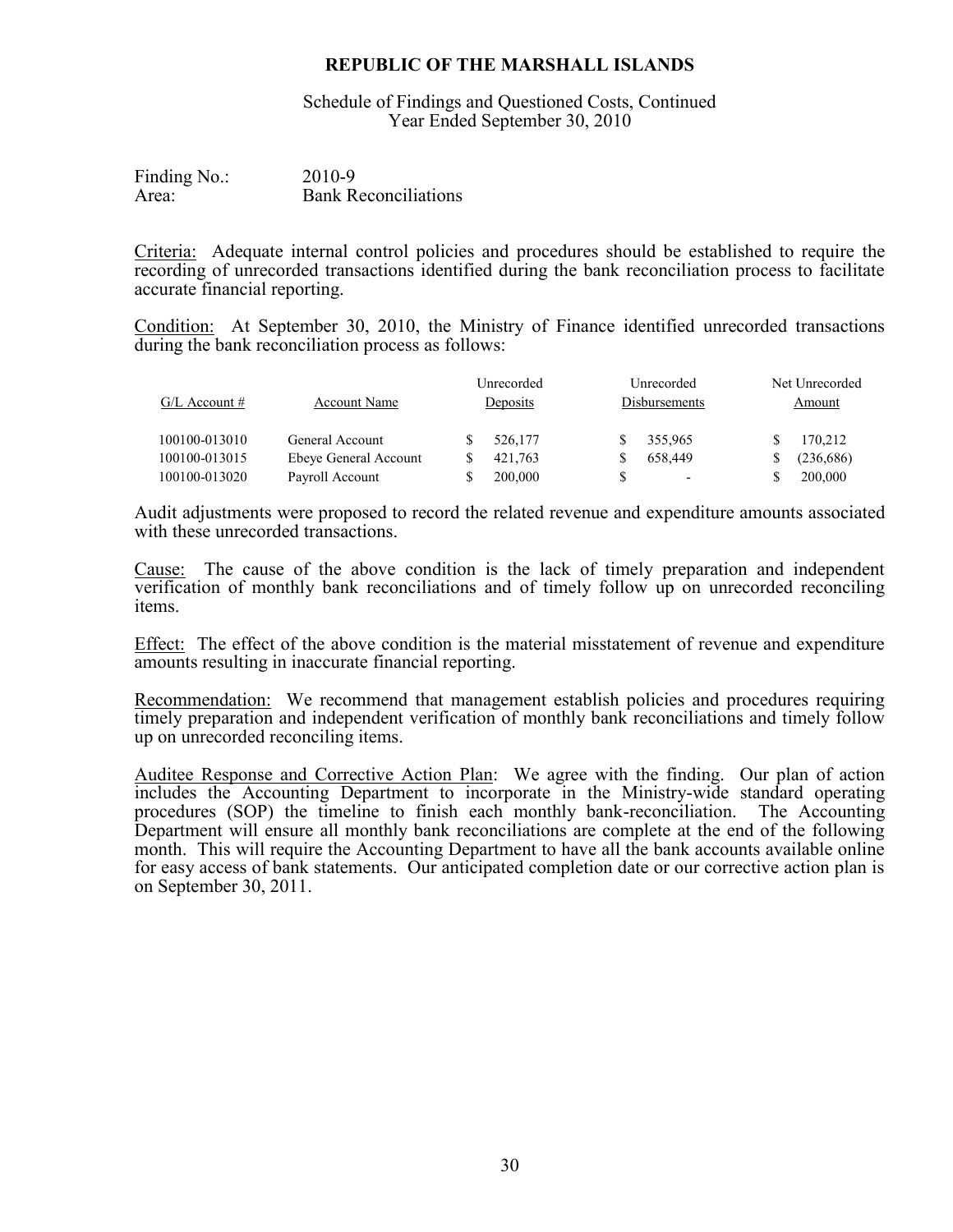Schedule of Findings and Questioned Costs, Continued Year Ended September 30, 2010

Finding No.: 2010-10<br>Area: General 1 General Ledger Journal Entries

Criteria: Adequate accounting controls necessitate segregation of duties. Journal entries and adjustments should accordingly be approved and be recorded by separate individuals.

Condition: Authorization and independent review of journal entries during the year ended September 30, 2010, were not documented.

Cause: The cause of the above condition is the lack of adequate internal control policies and procedures to ensure that all manual journal entries to the general ledger are subjected to independent review and approval by a designated person.

Effect: The effect of the above condition is a possible misstatement of financial statement balances and the recording of unauthorized transactions.

Recommendation: We recommend that management establish policies and procedures pertaining to the authorization and independent review of journal entries.

Prior Year Status: The lack of adequate independent review and approval of journal entries was reported as a finding in the Single Audit of RepMar for fiscal year 2009.

Auditee Response and Corrective Action Plan: We agree with the finding. Our action plan include the MOF management team to establish procedures in the Ministry-wide procedures which will require the Assistant Secretary of Accounting and Administration to make sure all journal entries are independently reviewed prior to booking on the financial system. Our anticipated completion date or our corrective action plan is on September 30, 2011.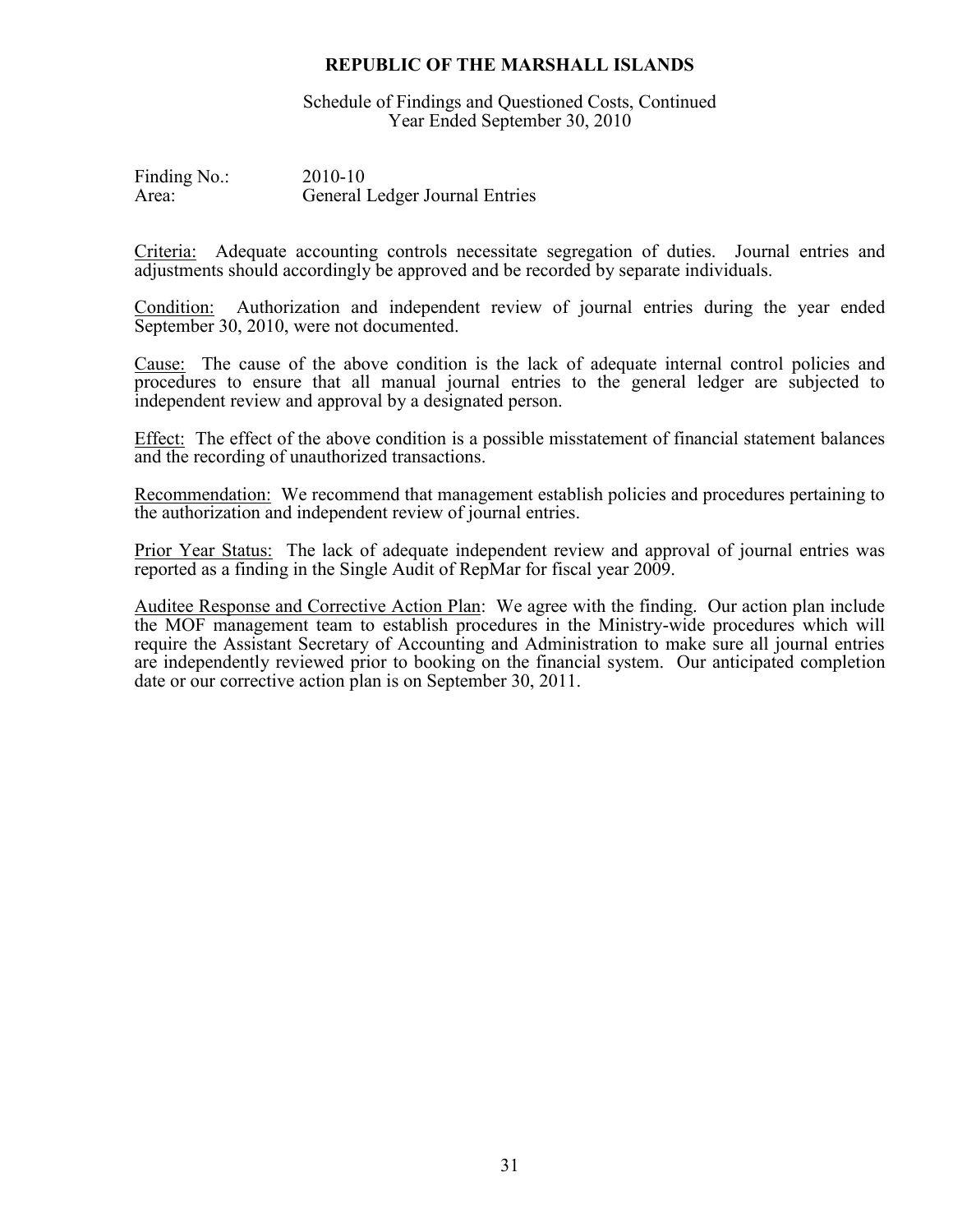Schedule of Findings and Questioned Costs, Continued Year Ended September 30, 2010

Finding No.: 2010-11<br>Area: Bank Wi **Bank Wire Transfers** 

Criteria: Controls over wire transfers should be adequate to ensure that amounts transmitted as reimbursement represent expenditures incurred.

Condition: During the year ended September 30, 2010, the Ministry of Finance overpaid the Fiji Embassy in the amount of \$111,000 due to an error in the wire transfer process. On March 30, 2010, the Ministry of Finance wired funds in the amount of \$123,161 to the Fiji Embassy bank account for expenditures totalling \$12,161. This error was never addressed by the Ministry of Finance and was presented on the September 2010 bank reconciliation as an unrecorded transaction. Furthermore, the Ministry of Finance processed subsequent reimbursement requests through wire transfer instead of offsetting such against the overpayment as the timely completion and independent verification of monthly bank reconciliations did not occur. Accordingly, we proposed an audit adjustment to record this amount as a prepayment to be offset by future Fiji Embassy expenditures.

Cause: The cause of the above condition is the lack of adequate internal control policies and procedures requiring the independent verification by a designated person of wire transfers prior to remittance, and the lack of timely preparation and independent verification of monthly bank reconciliations.

Effect: The effect of the above condition is possible misappropriation of RepMar cash balances and the recording of unauthorized transactions.

Recommendation: We recommend that management establish policies and procedures requiring independent verification of wire transfers prior to transmittal. Furthermore, we recommend that management establish policies and procedures requiring timely preparation and independent verification of monthly bank reconciliations.

Auditee Response and Corrective Action Plan: We agree with the finding. Our action plan include the MOF management team to include in the Ministry-wide standard operating procedures (SOP) procedures requiring independent verification of wire transfer prior to transmittal. The Chief Accountant will be responsible to ensure all wire transfer are reviewed independently and verified prior to transmittal. In addition, the Assistant Secretary of Accounting and Administration will be responsible to ensure that all monthly bank reconciliations are complete on a timely basis and are verified and reviewed independently. Our anticipated completion date or our corrective action plan is on September 30, 2011.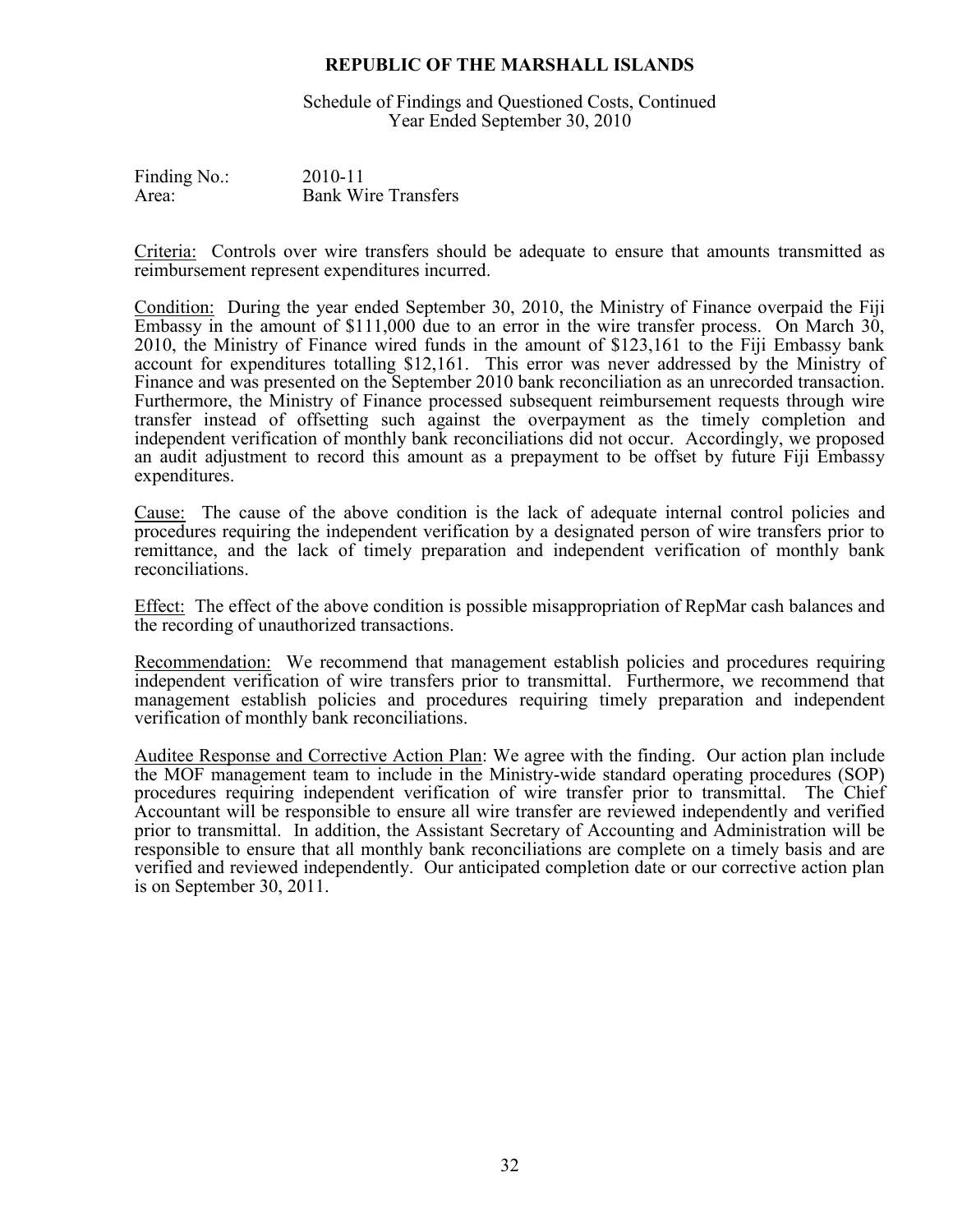Schedule of Findings and Questioned Costs, Continued Year Ended September 30, 2010

Finding No.: 2010-12<br>Area: General General Ledger Account Reconciliations

Criteria: All significant general ledger accounts should be analyzed on a periodic basis to ensure all revenue and expenditure activities are recorded and to facilitate accurate financial reporting.

Condition: During the year ended September 30, 2010, the following general ledger accounts were neither reconciled nor adjusted for the entire fiscal year:

|                 |                          | Unadjusted             | Adjusted               |                   |
|-----------------|--------------------------|------------------------|------------------------|-------------------|
| $G/L$ Account # | <b>Account Name</b>      | <b>Account Balance</b> | <b>Account Balance</b> | Variance          |
| 100100-15030    | Receivable - MIDB        | 2,628,328<br>S.        | \$1,722,916            | \$<br>905,412     |
| 100100-29510    | Prepayments              | 2,921,184<br>S.        | 764,961<br>S           | 2,156,223<br>\$   |
| 100100-50205    | <b>BOMI</b> Loan Payable | 201,219<br>S           | \$                     | 201,219<br>\$     |
| 300618-15020    | Compact Trust Fund       | \$37,396,848           | \$40,961,484           | $$$ $(3,564,636)$ |
| 510100-21012    | $A/R$ - Compact          | 1,375,407<br>\$        | \$2,223,602            | \$<br>(848, 195)  |
| 510130-21012    | $A/R$ - Compact          | 273,870<br>S           | \$<br>571,249          | \$<br>(297,379)   |
| 510100-55050    | <b>Retention Payable</b> | \$<br>955,922          | \$<br>851,921          | \$<br>104,001     |
| 600350-21010    | $A/R$ - Federal Grants   | (348,691)<br>S         | \$<br>(314,697)        | \$<br>(33,994)    |
| 985000-77010    | ADB Loans Payable        | \$58,509,672           | \$56,688,655           | \$<br>1,821,017   |

The above condition was resolved through the performance of alternative auditing procedures, which resulted in proposed audit adjustments to correct these general ledger accounts.

Cause: The cause of the above condition is the lack of adequate internal control policies and procedures requiring the timely preparation and independent verification of significant general ledger accounts.

Effect: The effect of the above condition is the material misstatement of revenue and expenditure amounts resulting in inaccurate financial reporting.

Recommendation: We recommend that management establish policies and procedures requiring timely preparation and independent verification of significant general ledger accounts.

Auditee Response and Corrective Action Plan: We agree with the finding. Ministry of Finance thorough the Accounting Department will create and incorporate procedures in the Ministry-wide standard operating procedures (SOP) that will require Assistant Secretary of Accounting and Administration to ensure all GL accounts are independently verified prior to any adjustments made to such accounts. Our anticipated completion date or our corrective action plan is on September 30, 2011.